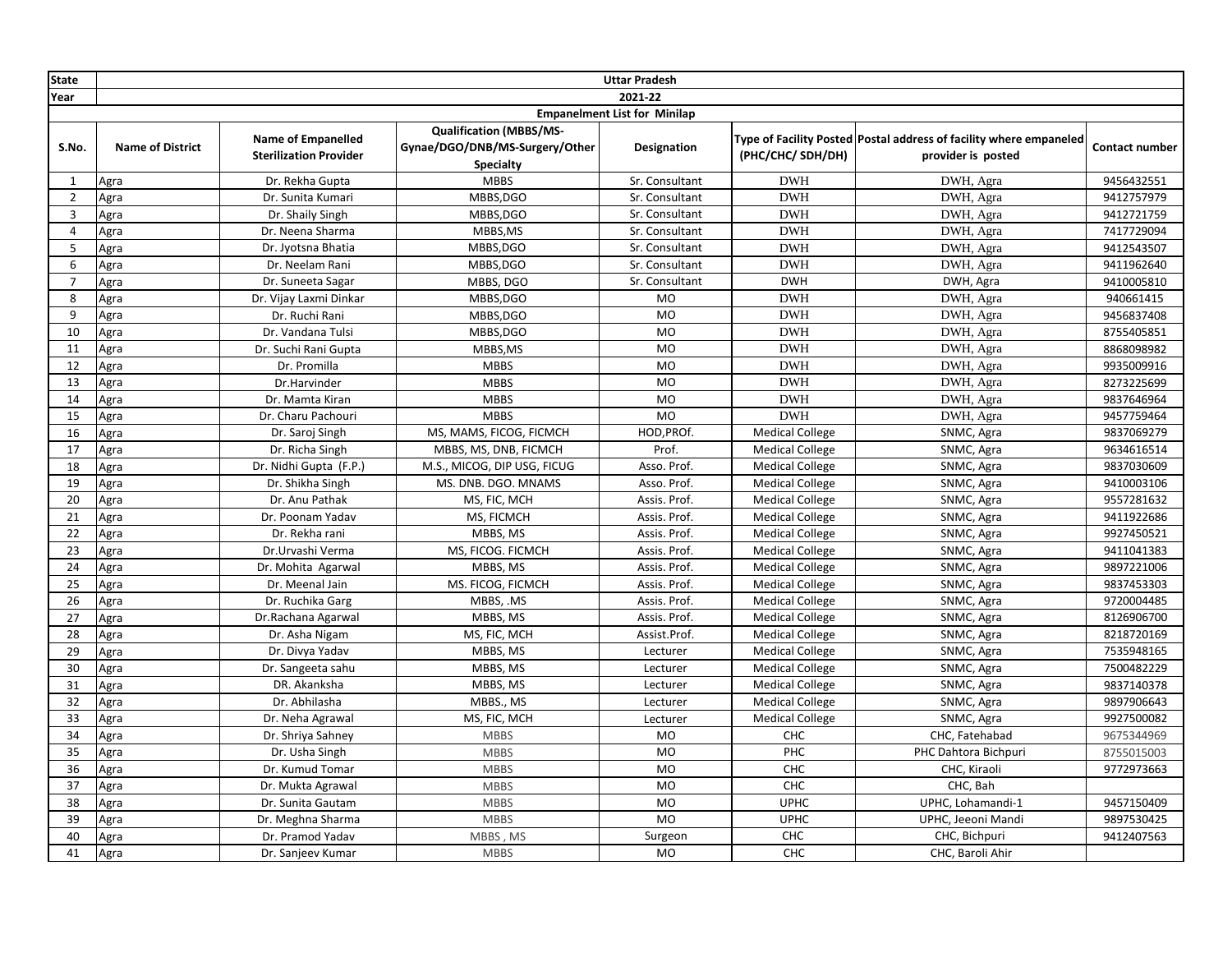| State | <b>Uttar Pradesh</b>    |                                                            |                                                                                      |                                     |                    |                                                                                          |                |  |
|-------|-------------------------|------------------------------------------------------------|--------------------------------------------------------------------------------------|-------------------------------------|--------------------|------------------------------------------------------------------------------------------|----------------|--|
| Year  |                         |                                                            |                                                                                      | 2021-22                             |                    |                                                                                          |                |  |
|       |                         |                                                            |                                                                                      | <b>Empanelment List for Minilap</b> |                    |                                                                                          |                |  |
| S.No. | <b>Name of District</b> | <b>Name of Empanelled</b><br><b>Sterilization Provider</b> | <b>Qualification (MBBS/MS-</b><br>Gynae/DGO/DNB/MS-Surgery/Other<br><b>Specialty</b> | Designation                         | (PHC/CHC/SDH/DH)   | Type of Facility Posted Postal address of facility where empaneled<br>provider is posted | Contact number |  |
| 42    | Agra                    | Dr. Supriya jain                                           | <b>MBBS</b>                                                                          | <b>MO</b>                           | PHC                | PHC Runkuta, Achhnera                                                                    | 8737056979     |  |
| 43    | Agra                    | Dr. Kalpana Joshi                                          | <b>MBBS</b>                                                                          | <b>MO</b>                           | CHC                | <b>CHC Khandauli</b>                                                                     | 9873821629     |  |
| 44    | Aligarh                 | Dr Renu sharma                                             | <b>MBBS</b>                                                                          | <b>MBBS</b>                         | <b>DWH</b>         | <b>DWH</b>                                                                               | 9997752710     |  |
| 45    | Aligarh                 | Dr.Chanchal                                                | <b>DGO</b>                                                                           | <b>DGO</b>                          | <b>DWH</b>         | <b>DWH</b>                                                                               | 8979528284     |  |
| 46    | Aligarh                 | Dr.GEETANJALI SINGH PUNDHIR                                | <b>MBBS</b>                                                                          | <b>MBBS</b>                         | <b>DWH</b>         | <b>DWH</b>                                                                               | 9453019748     |  |
| 47    | Aligarh                 | Dr.MEETANJALI SINGH                                        | <b>MBBS</b>                                                                          | <b>MBBS</b>                         | <b>DCH</b>         | <b>DCH</b>                                                                               | 9412328853     |  |
| 48    | Aligarh                 | Dr.TARANG SALUJA                                           | <b>MBBS</b>                                                                          | <b>MBBS</b>                         | <b>DCH</b>         | <b>DCH</b>                                                                               | 9410804408     |  |
| 49    | Aligarh                 | Dr.NGHMA FEROZ                                             | <b>MBBS</b>                                                                          | <b>MBBS</b>                         | <b>DCH</b>         | <b>DCH</b>                                                                               | 8272044473     |  |
| 50    | Aligarh                 | Dr.Hera Sheeraj                                            | <b>MBBS</b>                                                                          | <b>MBBS</b>                         | Banna Devi UPHC    | Banna Devi UPHC                                                                          | 9721145272     |  |
| 51    | Aligarh                 | Dr.Afeefa Khan                                             | <b>MBBS</b>                                                                          | <b>MBBS</b>                         | CHC Lodha          | CHC Lodha                                                                                | 9410445199     |  |
| 52    | Aligarh                 | Dr.Huma khan                                               | <b>MBBS</b>                                                                          | <b>MBBS</b>                         | Jeevangarh UPHC    | Jeevangarh UPHC                                                                          | 8057185403     |  |
| 53    | Aligarh                 | Dr.Beatrice Kuldeep                                        | <b>DGO</b>                                                                           | <b>DGO</b>                          | <b>DCH</b>         | <b>DCH</b>                                                                               | 9412654263     |  |
| 54    | Praygraj                | Dr.Neelima Dhwan                                           | MS-Gynae                                                                             | <b>MO</b>                           | CHC                | Karchana                                                                                 | 9451058071     |  |
| 55    | Praygraj                | Dr.Rajesh Agrawal                                          | MS- Gen. Surgery                                                                     | <b>MO</b>                           | CHC                | Soron                                                                                    | 9450366090,    |  |
| 56    | Praygraj                | Dr.Seema Pant                                              | MS-Gynae                                                                             | <b>MO</b>                           | CHC                | Phulpur                                                                                  | 9450346754     |  |
| 57    | Praygraj                | Dr.Noorus                                                  | <b>DGO</b>                                                                           | <b>MO</b>                           | <b>DWH</b>         | <b>DWH</b>                                                                               | 9415614041     |  |
| 58    | Praygraj                | Dr.Pratima                                                 | MS-Gynae                                                                             | MO                                  | CHC                | Jasra                                                                                    | 9935283843     |  |
| 59    | Praygraj                | Dr.Kailash Nath Gupta                                      | MS- Gen. Surgery                                                                     | <b>MO</b>                           | CHC                | Soraon                                                                                   | 9956592296     |  |
| 60    | Praygraj                | Dr.Girish Kumar Tiwari                                     | MS-Others                                                                            | <b>MO</b>                           | CHC                | Phulpur                                                                                  | 9415218054     |  |
| 61    | Praygraj                | Dr.Manisha Gupta                                           | MS-Gynae                                                                             | <b>MO</b>                           | CHC                | Karchana                                                                                 | 9335143554     |  |
| 62    | Praygraj                | Dr.Vandana                                                 | MD-Gynae                                                                             | <b>MO</b>                           | <b>DWH</b>         | <b>DWH</b>                                                                               | 8795813471     |  |
| 63    | Ambedkar Nagar          | Dr. Vijay Tiwari                                           | MS-Surgery                                                                           | Gen. Surgeon                        | DH                 | DCH Ambedkarnagar                                                                        | 9450154941     |  |
| 64    | Ambedkar Nagar          | Dr. Uday Chand Yadav                                       | <b>MBBS</b>                                                                          | <b>MOIC</b>                         | CHC                | CHC Jahageerganj                                                                         | 8005193360     |  |
| 65    | Ambedkar Nagar          | Dr. Bhanmati Verma                                         | MS-Gynae                                                                             | Sr.Consultant                       | DH                 | DCH Ambedkarnagar                                                                        | 9411108031     |  |
| 66    | Ambedkar Nagar          | Dr.Brijesh Yadav                                           | <b>MBBS</b>                                                                          | MOIC                                | CHC                | <b>CHC BHIYON</b>                                                                        | 7905022026     |  |
| 67    | Ambedkar Nagar          | Dr. Wasi Abbas Rizvi                                       | <b>MS</b>                                                                            | Gen. Surgeon                        | <b>CHC</b>         | <b>CHC TANDA</b>                                                                         | 8948283110     |  |
| 68    | Amethi                  | $\Omega$                                                   | $\Omega$                                                                             | $\Omega$                            | $\Omega$           | $\mathbf 0$                                                                              | 0              |  |
| 69    | Amroha                  | Dr.Vartika                                                 | <b>GYNAE</b>                                                                         | <b>GYNAE</b>                        | <b>DCH</b>         | <b>DCH</b>                                                                               | 9621086291     |  |
| 70    | Auraiya                 | <b>NA</b>                                                  | <b>NA</b>                                                                            | <b>NA</b>                           | <b>NA</b>          | <b>NA</b>                                                                                |                |  |
| 71    | Ayodhya                 | Dr R. P. Verma                                             | MS                                                                                   | <b>MO</b>                           | <b>DWH</b>         | <b>DWH</b>                                                                               | 9415077115     |  |
| 72    | Ayodhya                 | Dr. Mithlesh Bharti                                        | MS                                                                                   | <b>DGO</b>                          | <b>DWH</b>         | <b>DWH</b>                                                                               | 8318745626     |  |
| 73    | Ayodhya                 | Dr. Digvijay Nath                                          | <b>MS</b>                                                                            | Surgeon                             | Sri RAM hospital   | Sri RAM hospital                                                                         | 9415140520     |  |
| 74    | Ayodhya                 | Dr Priyanka Jain                                           | MS                                                                                   | <b>DGO</b>                          | <b>DWH</b>         | <b>DWH</b>                                                                               | 9450546635     |  |
| 75    | Ayodhya                 | Dr. R.C. Gupta                                             | MS                                                                                   | Surgeon                             | <b>DHM</b>         | <b>DHM</b>                                                                               | 7860284638     |  |
| 76    | Ayodhya                 | DR.Madan Kumar Baranwal                                    | <b>MBBS</b>                                                                          | <b>MO</b>                           | CHC Rudhouli       | CHC Rudhouli                                                                             | 9415185329     |  |
| 77    | Ayodhya                 | Dr. D.N. Dwivedi                                           | <b>MBBS</b>                                                                          | <b>MO</b>                           | CHC Harigtonganj   | CHC Harigtonganj                                                                         | 8090863486     |  |
| 78    | Ayodhya                 | Dr. Satish chand                                           | <b>MBBS</b>                                                                          | <b>MO</b>                           | <b>CHC BIKAPUR</b> | <b>CHC BIKAPUR</b>                                                                       | 8765341718     |  |
| 79    | Ayodhya                 | Dr. Moinuddin                                              | <b>MBBS</b>                                                                          | $_{\rm MO}$                         | Rudauli            | Rudauli                                                                                  | 9598865874     |  |
| 80    | Ayodhya                 | Dr.Pankaj srivastava                                       | <b>MBBS</b>                                                                          | <b>MO</b>                           | Khandasa CHC       | Khandasa CHC                                                                             | 9565320771     |  |
|       |                         |                                                            |                                                                                      |                                     | 100 Beded Hospital |                                                                                          |                |  |
| 81    | Ayodhya                 | Dr. Aradhana Tripathi                                      | <b>MBBS</b>                                                                          | <b>DGO</b>                          | Faizabad           | 100 Beded Hospital Faizabad                                                              | 9473704454     |  |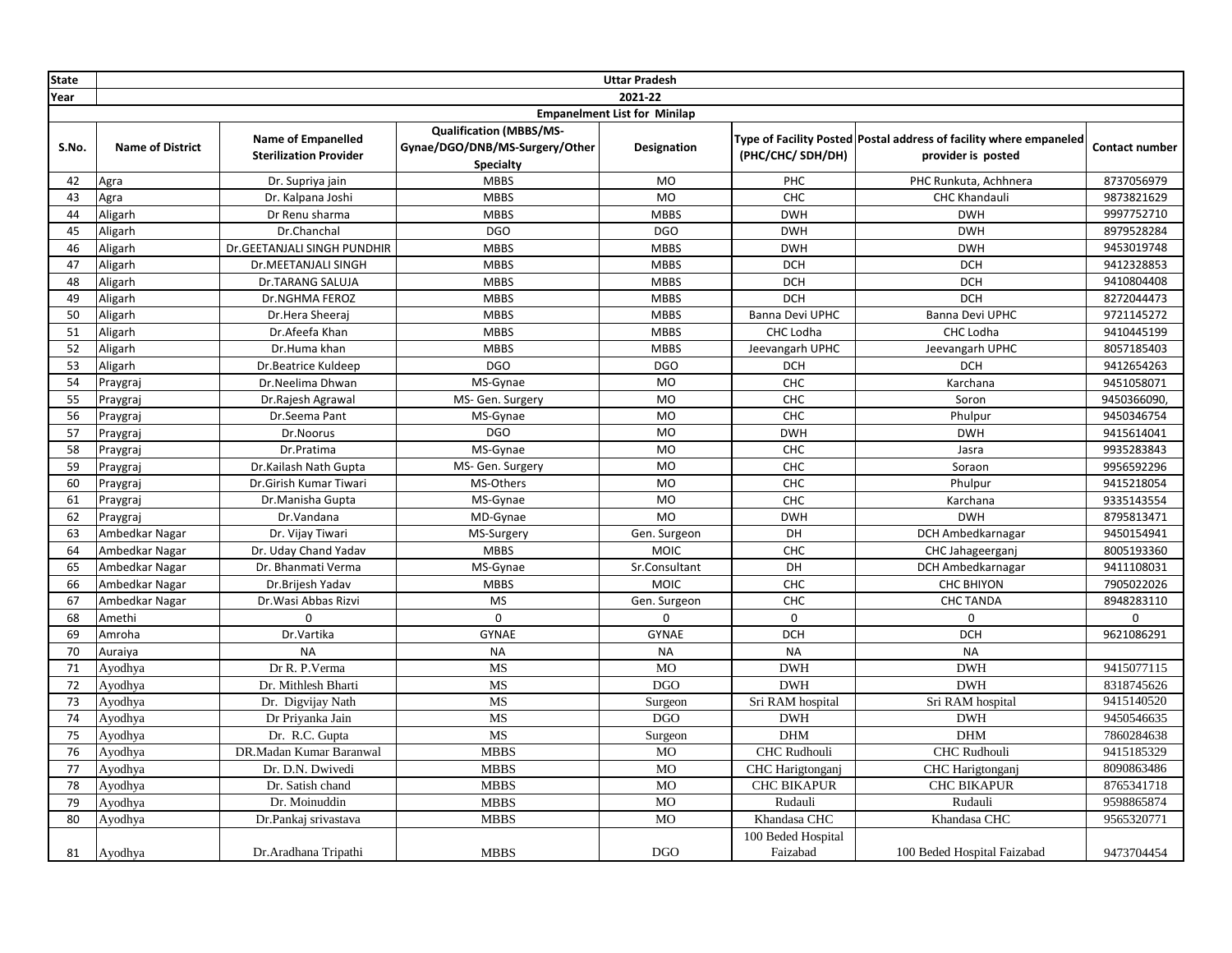| <b>State</b> |                         |                                                            |                                                                                      | <b>Uttar Pradesh</b>                |                        |                                                                                          |                |
|--------------|-------------------------|------------------------------------------------------------|--------------------------------------------------------------------------------------|-------------------------------------|------------------------|------------------------------------------------------------------------------------------|----------------|
| Year         |                         |                                                            |                                                                                      | 2021-22                             |                        |                                                                                          |                |
|              |                         |                                                            |                                                                                      | <b>Empanelment List for Minilap</b> |                        |                                                                                          |                |
| S.No.        | <b>Name of District</b> | <b>Name of Empanelled</b><br><b>Sterilization Provider</b> | <b>Qualification (MBBS/MS-</b><br>Gynae/DGO/DNB/MS-Surgery/Other<br><b>Specialty</b> | <b>Designation</b>                  | (PHC/CHC/ SDH/DH)      | Type of Facility Posted Postal address of facility where empaneled<br>provider is posted | Contact number |
| 82           | Ayodhya                 | Dr. Ak Sinha                                               | <b>MS</b>                                                                            | Surgeon                             | <b>DHM</b>             | <b>DHM</b>                                                                               | 9450213835     |
| 83           | Ayodhya                 | Dr. HL Saroj                                               | <b>MS</b>                                                                            | Surgeon                             | CHC                    | <b>CHC Rudauli</b>                                                                       | 9795836280     |
| 84           | Ayodhya                 | Dr. Ajay Anand                                             | <b>MS</b>                                                                            | Surgeon                             | CHC                    | <b>CHC POORA</b>                                                                         | 7860284638     |
| 85           | Ayodhya                 | Dr. Ved Prakash Singh                                      | <b>MBBS</b>                                                                          | <b>DMH</b>                          | DH                     | <b>DMH</b>                                                                               | 7007467647     |
| 86           | Ayodhya                 | Dr. Indrajeet Verma                                        | <b>MBBS</b>                                                                          | CHC Goshainganj                     | CHC                    | <b>CHC</b> Goshainganj                                                                   | 9454749569     |
| 87           | Azamgarh                | Dr. Ramesh Sonkar                                          | <b>MBBS</b>                                                                          | <b>MOIC</b>                         | Thekma                 | PHC, THEKMA AZAMGARH                                                                     | 9415144794     |
| 88           | Azamgarh                | Dr. Devendra                                               | <b>MBBS</b>                                                                          | <b>MOIC</b>                         | Tarwa                  | PHC TARWA AZAMGARH                                                                       | 9454210140     |
| 89           | Azamgarh                | Dr. Ashok                                                  | <b>MBBS</b>                                                                          | <b>MO</b>                           | <b>DWH</b>             | <b>DWH AZAMGARH</b>                                                                      |                |
| 90           | Azamgarh                | Dr. Amita Agarwal                                          | <b>MBBS</b>                                                                          | <b>MO</b>                           | <b>DWH</b>             | DWH AZAMGARH                                                                             | 9839204291     |
| 91           | Azamgarh                | Dr. Aslam                                                  | <b>DGO</b>                                                                           | <b>MO</b>                           | <b>DWH</b>             | DWH AZAMGARH                                                                             |                |
| 92           | Azamgarh                | Dr.S.D.Khan                                                | <b>MBBS</b>                                                                          | Mo                                  | <b>CHC</b>             | <b>CHC Atrauliya</b>                                                                     |                |
| 93           | Budaun                  | Dr. Hakim Singh                                            | MS. Gynae                                                                            | Gynae                               | <b>DWH</b>             | District women Hospital Budaun<br>Pin 243601                                             | 9412159423     |
| 94           | Budaun                  | Dr. Neha Gupta                                             | <b>MBBS</b>                                                                          | <b>LMO MBBS</b>                     | CHC Dataganj           | CHC Dataganj Budaun Pin. 243601                                                          | 8765084371     |
| 95           | Baghpat                 | DR. SAWNI GOYAL                                            | <b>MBBS</b>                                                                          | LMO                                 | CHC                    | <b>CMO OFFICE</b>                                                                        | 9219286196     |
| 96           | Bahraich                | Dr R K Basant                                              | MS                                                                                   | Surgeon                             | DH                     | DH Bahraich                                                                              | 9889815629     |
| 97           | Bahraich                | Dr Pankaj Srivastav                                        | MS                                                                                   | Surgeon                             | DH                     | DH Bahraich                                                                              | 9473691448     |
| 98           | Bahraich                | Dr Anuradha Mishra                                         | <b>MBBS</b>                                                                          | <b>MO</b>                           | <b>DWH</b>             | <b>DWH BRH</b>                                                                           | 7800742608     |
| 99           | Bahraich                | Dr Rabiya Sultana                                          | <b>MBBS</b>                                                                          | <b>MO</b>                           | <b>DWH</b>             | <b>DWH BRH</b>                                                                           | 9415571706     |
| 100          | <b>Ballia</b>           | Dr Sumita sinha                                            | <b>MBBS</b>                                                                          | <b>MO</b>                           | District women Hospita | District women Hospital                                                                  | 9415252416     |
| 101          | <b>Ballia</b>           | Dr Sangam Singh                                            | <b>DGO</b>                                                                           | <b>MO</b>                           | istrict Women Hospita  | District Women Hospital                                                                  | 9918692499     |
| 102          | <b>Ballia</b>           | Dr. Tanveer Azam ansari                                    | <b>MBBS</b>                                                                          | <b>MO</b>                           | CHC, Siar              | CHC, Siar                                                                                | 8009168015     |
| 103          | <b>Ballia</b>           | Dr. Raguif Akhtar                                          | <b>MBBS</b>                                                                          | <b>MO</b>                           | PHC, Muralichhapra     | PHC, Muralichhapra                                                                       | 7800423466     |
| 104          | <b>Ballia</b>           | Dr. Sanjeev Kumar                                          | <b>MBBS</b>                                                                          | <b>MO</b>                           | BPHC, Nagra            | BPHC, Nagra                                                                              | 9661865765     |
| 105          | <b>Ballia</b>           | Dr. Neshat Saahbuddin                                      | <b>MBBS</b>                                                                          | <b>MOIC</b>                         | <b>BPHC, Maniyar</b>   | <b>BPHC, Maniyar</b>                                                                     | 9918503237     |
| 106          | <b>Ballia</b>           | Dr.Sharvesh Kumar Gupta                                    | <b>MBBS</b>                                                                          | MOIC                                | BPHC, Nagra            | BPHC, Nagra                                                                              | 9452908383     |
| 107          | <b>Ballia</b>           | Dr. Vyas Kumar                                             | <b>MBBS</b>                                                                          | <b>MO</b>                           | CHC, Sikandarpur       | CHC, Sikandarpur                                                                         | 9369179590     |
| 108          | <b>Ballia</b>           | Dr. Avinash                                                | <b>MBBS</b>                                                                          | <b>MO</b>                           | CHC, Sonbarsha         | CHC, Sonbarsha                                                                           | 9455680771     |
| 109          | <b>Ballia</b>           | Dr. Devnity                                                | <b>MBBS</b>                                                                          | MOIC                                | PHC, Muralichhapra     | PHC, Muralichhapra                                                                       | 9415220219     |
| 110          | <b>Ballia</b>           | Dr. Abdul Gaffar Ansari                                    | <b>MBBS</b>                                                                          | MO                                  | CHC, Rasra             | CHC, Rasra                                                                               | 9415806317     |
| 111          | <b>Ballia</b>           | Dr. Shailendra Singh Ravat                                 | <b>MBBS</b>                                                                          | <b>MO</b>                           | CHC, Rasra             | CHC, Rasra                                                                               | 7466817181     |
| 112          | <b>Ballia</b>           | Dr. Mohammad Sharfraj                                      | <b>MBBS</b>                                                                          | <b>MO</b>                           | CHC, Rasra             | CHC, Rasra                                                                               | 8126316265     |
| 113          | Ballia                  | Dr. Braj Kumar                                             | <b>MBBS</b>                                                                          | <b>MO</b>                           | CHC, Narahi            | CHC, Narahi                                                                              | 8539836259     |
| 114          | <b>Ballia</b>           | Dr. Ratnesh Kumar                                          | <b>MBBS</b>                                                                          | <b>MO</b>                           | CHC, Khejuri           | CHC, Khejuri                                                                             | 9125940318     |
| 115          | <b>Ballia</b>           | Dr. Kanchan Jaiswal                                        | Gynee                                                                                | <b>MO</b>                           | istrict Women Hospita  | District Women Hospital                                                                  | 7007306145     |
| 116          | <b>Ballia</b>           | Dr Priyanka Rai                                            | <b>MBBS</b>                                                                          | <b>MO</b>                           | istrict Women Hospita  | District Women Hospital                                                                  | 7458006587     |
| 117          | Ballia                  | Dr.Mukarram Ahmad                                          | <b>MBBS</b>                                                                          | <b>MOIC</b>                         | CHC                    | CHC Sonwani                                                                              | 8809313242     |
| 118          | Ballia                  | Dr Deepika Gupta                                           | <b>DGO</b>                                                                           | Mo                                  | <b>DWH Ballia</b>      | <b>DWH Ballia</b>                                                                        | 7007369161     |
| 119          | Balrampur               | Dr. Mahi Kirti                                             | <b>DGO</b>                                                                           | <b>MS</b>                           | DH                     | <b>MIK District Hospital</b>                                                             | 9452564431     |
| 120          | Balrampur               | Dr. P K Mishra                                             | <b>DGO</b>                                                                           | <b>MS</b>                           | DH                     | <b>MIK District Hospital</b>                                                             | 9506412395     |
| 121          | Balrampur               | Dr. R K Singh                                              | <b>DGO</b>                                                                           | <b>MS</b>                           | DH                     | <b>MIK District Hospital</b>                                                             | 9415188393     |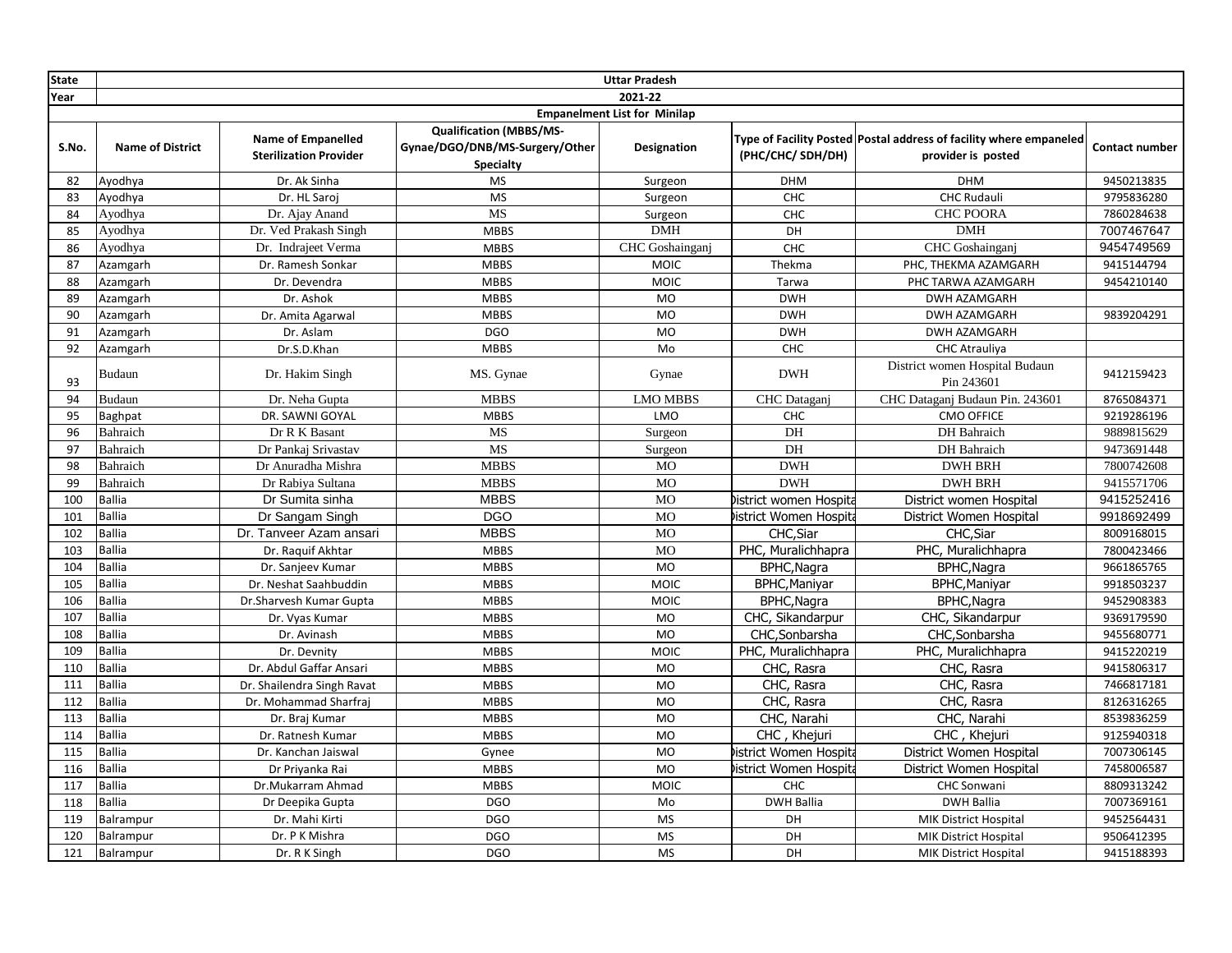| <b>State</b> |                         |                                                            |                                                                                      | <b>Uttar Pradesh</b>                |                      |                                                                                          |                |
|--------------|-------------------------|------------------------------------------------------------|--------------------------------------------------------------------------------------|-------------------------------------|----------------------|------------------------------------------------------------------------------------------|----------------|
| Year         |                         |                                                            |                                                                                      | 2021-22                             |                      |                                                                                          |                |
|              |                         |                                                            |                                                                                      | <b>Empanelment List for Minilap</b> |                      |                                                                                          |                |
| S.No.        | <b>Name of District</b> | <b>Name of Empanelled</b><br><b>Sterilization Provider</b> | <b>Qualification (MBBS/MS-</b><br>Gynae/DGO/DNB/MS-Surgery/Other<br><b>Specialty</b> | Designation                         | (PHC/CHC/ SDH/DH)    | Type of Facility Posted Postal address of facility where empaneled<br>provider is posted | Contact number |
| 122          | Balrampur               | Dr. A K Srivastava                                         | MS-Surgery                                                                           | <b>MS</b>                           | DH                   | <b>DMH</b>                                                                               | 9839064906     |
| 123          | Balrampur               | Dr. Arun Kumar                                             | MS-Surgery                                                                           | <b>MS</b>                           | <b>DCH</b>           | <b>DCH</b>                                                                               | 9651684516     |
| 124          | Balrampur               | Dr. Sarika Sahu                                            | <b>MBBS</b>                                                                          | <b>MBBS</b>                         | DH                   | <b>MIK District Hospital</b>                                                             | 9450259011     |
| 125          | Banda                   | Dr. Mahesh Chandra Pal                                     | <b>MBBS</b>                                                                          | MO                                  | CMO Office           | <b>CMO</b> Office                                                                        | 9450814301     |
| 126          | Banda                   | Dr. Vagesh Kumar Srivastav                                 | <b>MBBS</b>                                                                          | <b>MO</b>                           | <b>DMH</b> Banda     | <b>DMH</b> Banda                                                                         | 9450226158     |
| 127          | Banda                   | Dr. Nrendra Vishvakarma                                    | <b>MBBS</b>                                                                          | MO                                  | CHC Badokhar Khurd   | CHC Badokhar Khurd                                                                       | 8005193409     |
| 128          | Banda                   | Dr. Shiv Sagar                                             | <b>MBBS</b>                                                                          | <b>MO</b>                           | <b>CHC Attra</b>     | Attra chc                                                                                | 8127599165     |
| 129          | Banda                   | Dr.Sunita singh                                            | <b>DGO</b>                                                                           | <b>CMS</b>                          | DWH Banda            | <b>DWH</b> Banda                                                                         | 8707371520     |
| 130          | <b>BARABANKI</b>        | Dr.Ajeet Kumar Singh                                       | <b>MS</b>                                                                            | SURGEON                             | CHC                  | CHC DEWA                                                                                 | 9793273578     |
| 131          | Bareilly                | Dr. Shashi Katiyar                                         | <b>MBBS</b>                                                                          | MO                                  | DWH, Bareilly        | DWH, Bareilly                                                                            | 9457010662     |
| 132          | Bareilly                | Dr. Prachi Singh                                           | <b>MBBS</b>                                                                          | <b>MO</b>                           | CHC Baheri, Bareilly | CHC Baheri, Bareilly                                                                     | 8171615666     |
| 133          | Bareilly                | Dr. Kiran Bala                                             | <b>MBBS</b>                                                                          | <b>MO</b>                           | DWH, Bareilly        | DWH, Bareilly                                                                            | 9415574335     |
| 134          | Basti                   | Dr Mamta Rani                                              | <b>DGO</b>                                                                           | <b>DGO</b>                          | DH                   | District Women Hospital, Basti                                                           | 9415785607     |
| 135          | Basti                   | Dr Anita verma                                             | <b>MBBS</b>                                                                          | <b>Medical Officer</b>              | CHC                  | District Women Hospital, Basti                                                           | 8299711785     |
| 136          | Basti                   | Dr Seema Sharma                                            | <b>MBBS</b>                                                                          | <b>Medical Officer</b>              | CHC                  | CHC Harriya                                                                              | 9838351730     |
| 137          | Basti                   | Dr. Sima Chaudhary                                         | DGO (Contractual)                                                                    | LMO                                 | DH                   | District Women Hospital, Basti                                                           | 9415173267     |
| 138          | Basti                   | Dr.G.D.Yadav                                               | <b>DGO</b>                                                                           | <b>DGO</b>                          | DH                   | <b>OPEC KALLY</b>                                                                        | 9454777910     |
| 139          | Basti                   | Dr. Santosh Kumar Maurya                                   | <b>DGO</b>                                                                           | <b>DGO</b>                          | DH                   | District Women Hospital, Basti                                                           |                |
| 140          | Bhadohi                 | Dr. Salini pathak                                          | <b>DGO</b>                                                                           | MO                                  | CHC                  | CHC Bhadohi                                                                              | 8005093163     |
| 141          | Bhadohi                 | Dr. Soni Singh                                             | <b>MBBS</b>                                                                          | <b>MO</b>                           | <b>CHC</b>           | CHC Deegh                                                                                | 9451582299     |
| 142          | Bhadohi                 | Dr. Susheel Kumar Gupta                                    | MS-Surgery                                                                           | Surgeon                             | <b>DCH</b>           | Maharaja Balwant Singh Gov. Hospital<br>Bhadohi                                          | 9935145607     |
| 143          | Bhadohi                 | Dr. Ramesh Bharti                                          | <b>MBBS</b>                                                                          | <b>MO</b>                           | <b>CHC</b>           | CHC Aurai                                                                                | 9451371374     |
| 144          | Bhadohi                 | Dr. Vertika Agrawal                                        | <b>DGO</b>                                                                           | <b>MO</b>                           | <b>CHC</b>           | DH Gyanpur                                                                               | 9696665511     |
| 145          | Bhadohi                 | Dr. Dhanesh Patel                                          | <b>MBBS</b>                                                                          | <b>MO</b>                           | <b>DCH</b>           | CHC Bhadohi                                                                              | 9451184907     |
| 146          | Bhadohi                 | DR. Vivek Singh                                            | <b>MBBS</b>                                                                          | Surgeon                             | <b>DCH</b>           | MCS DCH Gyanpur                                                                          | 8005225005     |
| 147          | Bhadohi                 | Dr. Amar Bahadur Singh                                     | <b>DGO</b>                                                                           | <b>MO</b>                           | CHC                  | <b>CHC Deegh</b>                                                                         | 9452052931     |
| 148          | Bhadohi                 | Dr. Chhatrapal                                             | <b>MBBS</b>                                                                          | MO                                  | CHC                  | CHC Deegh                                                                                | 9140189608     |
| 149          | Bhadohi                 | Dr. Vartika Singh                                          | <b>MBBS</b>                                                                          | <b>MO</b>                           | CHC                  | <b>CHC</b> Aurai                                                                         | 8178808655     |
| 150          | Bhadohi                 | Dr. Ratish Bhuwan Pathak                                   | <b>MBBS</b>                                                                          | <b>MO</b>                           | CHC                  | CHC Suriyawan                                                                            | 8004589371     |
| 151          | Bhadohi                 | DR. Rajbir Kaur Sandhu                                     | <b>MBBS</b>                                                                          | <b>MO</b>                           | CHC                  | CHC Gopiganj                                                                             | 9793113113     |
| 152          | Bhadohi                 | Dr. Sameer Upadhya                                         | <b>DGO</b>                                                                           | <b>MO</b>                           | CHC                  | <b>CHC Bhadohi</b>                                                                       | 9721107288     |
| 153          | Bhadohi                 | Dr. Rahul Diwedi                                           | <b>MBBS</b>                                                                          | MO                                  | CHC                  | <b>CHC</b> Aurai                                                                         | 9161440088     |
| 154          | Bijnor                  | Dr. Prabha Rani                                            | <b>DGO</b>                                                                           | <b>CMS</b>                          | DH                   | District Women Hospital Bijnor                                                           | 7060971845     |
| 155          | Bijnor                  | Dr. Ritu Chauhan                                           | <b>DGO</b>                                                                           | <b>NHM Consultant</b>               | DH                   | District Women Hospital Bijnor                                                           | 9870788463     |
| 156          | Bijnor                  | Dr. Indu Bala                                              | <b>DGO</b>                                                                           | Senior Consultant                   | Private              | Akansha Hospital Bijnor                                                                  | 9634288585     |
| 157          | Bijnor                  | Dr. Naresh Johri                                           | <b>MS</b>                                                                            | Surgeon                             | DH                   | District Combined Hospital Bijnor                                                        | 9837965879     |
| 158          | Bijnor                  | Dr. Arun Panday                                            | <b>MS</b>                                                                            | Surgeon                             | DH                   | District Combined Hospital Bijnor                                                        | 9412079072     |
| 159          | Bijnor                  | Dr. Beenu Gupta                                            | <b>DGO</b>                                                                           | Dy. CMO Bijnor                      | CMO Office Bijnor    | <b>CMO</b> Office Bijnor                                                                 | 8433005898     |
| 160          | Bijnor                  | Dr. Sangeeta Garg                                          | <b>MS</b>                                                                            | Private Surgeon                     | Private Hospital     | Sanjeevny Nursing Home Bijnor                                                            |                |
| 161          | Bijinor                 | Dr. Rahul Kumar                                            | <b>MS</b>                                                                            | Private Surgeon                     | Private Hospital     | Hera Lal Nursing Home Bijnor                                                             |                |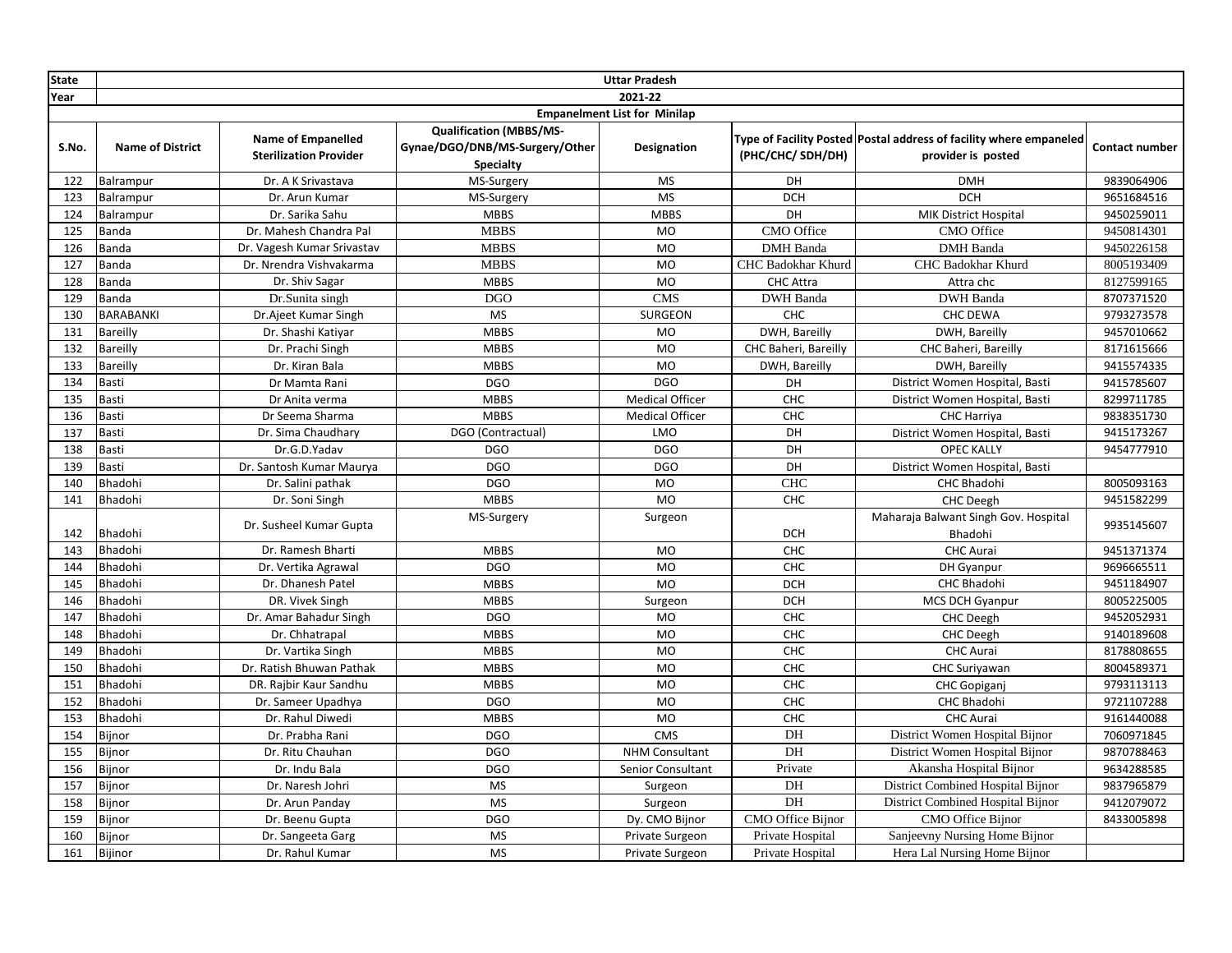| <b>State</b> |                         |                                                            |                                                                                      | <b>Uttar Pradesh</b>                |                           |                                                                                          |                       |
|--------------|-------------------------|------------------------------------------------------------|--------------------------------------------------------------------------------------|-------------------------------------|---------------------------|------------------------------------------------------------------------------------------|-----------------------|
| Year         |                         |                                                            |                                                                                      | 2021-22                             |                           |                                                                                          |                       |
|              |                         |                                                            |                                                                                      | <b>Empanelment List for Minilap</b> |                           |                                                                                          |                       |
| S.No.        | <b>Name of District</b> | <b>Name of Empanelled</b><br><b>Sterilization Provider</b> | <b>Qualification (MBBS/MS-</b><br>Gynae/DGO/DNB/MS-Surgery/Other<br><b>Specialty</b> | Designation                         | (PHC/CHC/SDH/DH)          | Type of Facility Posted Postal address of facility where empaneled<br>provider is posted | <b>Contact number</b> |
| 162          | Bijnor                  | Dr. Poonam Karanwal                                        | <b>MS</b>                                                                            | Private Surgeon                     | Private Hospital          | Kanha Karanwal Hospital NBD, Bijnor                                                      |                       |
| 163          | Bijnor                  | Dr. Reeta Tyagi                                            | <b>MS</b>                                                                            | Private Surgeon                     | Private Hospital          | Rita Nursing Home, Bijnor                                                                |                       |
| 164          | Bijnor                  | Dr. Sonal Singh                                            | <b>MS</b>                                                                            | Private Surgeon                     | Private Hospital          | Gayatri Nursing Home, Bijnor                                                             |                       |
| 165          | Bijnor                  | Dr. Meena Tyagi                                            | <b>MS</b>                                                                            | Private Surgeon                     | Private Hospital          | Raj Hospital, Bijnor                                                                     |                       |
| 166          | Bijnor                  | Dr. Peeyush Varma                                          | <b>MS</b>                                                                            | Private Surgeon                     | Private Hospital          | Ayushman Hospital, Bijnor                                                                |                       |
| 167          | Bijnor                  | Dr. Beena Singh                                            | <b>MS</b>                                                                            | Private Surgeon                     | Private Hospital          | Beena Prabha Hospital, Bijnor                                                            |                       |
| 168          | Bulandshahar            | Divya Sharma                                               | <b>MBBS</b>                                                                          | MO                                  | <b>DCH</b>                | SIKANDRABAD                                                                              | 9560869366            |
| 169          | Bulandshahar            | Kirti Batra                                                | <b>MBBS</b>                                                                          | <b>MO</b>                           | CHC                       | <b>MUNI</b>                                                                              | 9899288834            |
| 170          | Chitrakoot              | Dr. Ramakant Chauriha                                      | MBBS, DGO                                                                            | ACMO                                | <b>CMO OFFICE</b>         | <b>CMO OFFICE</b>                                                                        | 9415182131            |
| 171          | Chitrakoot              | Dr. L. S. Garg                                             | <b>MBBS</b>                                                                          | <b>MO</b>                           | <b>DCH</b>                | <b>DCH</b>                                                                               | 9450988441            |
| 172          | Chitrakoot              | Dr. Dilip Patel                                            | <b>MBBS</b>                                                                          | <b>MO</b>                           | Manikpur                  | Manikpur                                                                                 | 8765757363            |
| 173          | Chitrakoot              | Dr. Rajesh Khare                                           | MS, Gen. Surgery                                                                     | Gen-Surgeon                         | <b>DCH</b>                | <b>DCH</b>                                                                               | 9415344776            |
| 174          | Chitrakoot              | Dr. Shailendra Singh                                       | <b>MBBS</b>                                                                          | Mmo                                 | Ramnagar                  | Ramnagar                                                                                 | 9936603786            |
| 175          | Chitrakoot              | Dr. Rajesh Singh                                           | <b>MBBS</b>                                                                          | mo                                  | Manikpur                  | Manikpur                                                                                 | 8353977704            |
| 176          | Chitrakoot              | Dr. Rafiq Ansari                                           | MBBS, DGO                                                                            | Gynocologist                        | <b>DCH</b>                | <b>DCH</b>                                                                               | 8318930479            |
| 177          | Chitrakoot              | Dr. R.K. Katiyar                                           | MS, Gen. Surgery                                                                     | Senior Consultant                   | <b>DCH</b>                | <b>DCH Chitrakoot</b>                                                                    | 9140496967            |
| 178          | Deoria                  | Dr. Poonam Bala                                            | <b>MBBS</b>                                                                          | <b>MO</b>                           | CHC                       | Gauri Bazar                                                                              | 9451813481            |
| 179          | Deoria                  | Dr. Shashiprabha Singh                                     | <b>MBBS</b>                                                                          | MO                                  | CHC                       | Patherdeva                                                                               | 8415180897            |
| 180          | Deoria                  | Dr. Zishan Alam                                            | <b>MBBS</b>                                                                          | $\overline{MO}$                     | CHC                       | Tarkulwa                                                                                 | 9005213588            |
| 181          | Deoria                  | Dr. Anup Pratap Narayan Singh                              | <b>MBBS</b>                                                                          | <b>MO</b>                           | PHC                       | Bakhara                                                                                  | 9651397139            |
| 182          | Deoria                  | Dr. Omprakash                                              | <b>MBBS</b>                                                                          | <b>MO</b>                           | <b>CHC</b>                | Pipra daula Kadam                                                                        | 9839059652            |
| 183          | Deoria                  | Dr. Harshita Srivastava                                    | <b>DGO</b>                                                                           | Surgeon                             | <b>DWH</b>                | Deoria                                                                                   | 9452120754            |
| 184          | Etah                    | Dr. Anita Kumari                                           | <b>DGO</b>                                                                           | <b>LMO</b>                          | DH                        | DWH, Etah                                                                                | 9837604648            |
| 185          | <b>ETAWAH</b>           | DR. VIRENDRA SINGH                                         | <b>MBBS</b>                                                                          | <b>MOIC</b>                         | CHC                       | <b>ETAWAH</b>                                                                            | 9149089608            |
| 186          | <b>ETAWAH</b>           | DR. KAJALI GUPTA                                           | <b>DGO</b>                                                                           | CMS                                 | <b>DWH</b>                | <b>ETAWAH</b>                                                                            | 8853437886            |
| 187          | Farrukhabad             | Dr.Krishna Bose                                            | <b>DGO</b>                                                                           | MO                                  | DH                        | Dr. Ram Manohar Lohiya Female Hospital,<br>Awas Vikas, Farrukhabad                       | 9670820652            |
| 188          | Farrukhabad             | Dr.Madhu Agarwal                                           | <b>DGO</b>                                                                           | <b>MO</b>                           | <b>CHC</b>                | CHC Kaimganj, Block Kaimganj,<br>Farrukhabad                                             | 9794197806            |
| 189          | Fatehpur                | Dr. Sunil Kumar                                            | Ms                                                                                   | Surgeon                             | <b>CHC</b>                | CHC Bindaki, Fatehpur                                                                    | 9839379512            |
| 190          | Fatehpur                | Dr. Naresh Vishal                                          | Ms                                                                                   | Surgeon                             | DH                        | District Male Hospital Fatehpur                                                          | 9919484951            |
| 191          | Fatehpur                | Dr.Ravi Ananad                                             | $\rm Ms$                                                                             | Surgeon                             | $\rm{DH}$                 | District Male Hospital Fatehpur                                                          | 8400226622            |
| 192          | Fatehpur                | Dr. Rekha Rani                                             | Ms-Gynae                                                                             | <b>CMS</b>                          | <b>DWH</b>                | District Women Hospital Fatehpur                                                         | 8005195720            |
| 193          | Fatehpur                | Dr. Shailendra Singh                                       | <b>MBBS</b>                                                                          | <b>MO</b>                           | <b>APHC</b>               | APHC Kushumbhi                                                                           | 8004108000            |
| 194          | Fatehpur                | Dr. Mohd. Kaleem                                           | <b>MBBS</b>                                                                          | <b>MO</b>                           | <b>CHC</b>                | CHC Khakhreu Fatehpur                                                                    | 9670431731            |
| 195          | Fatehpur                | Dr. Roshni Gupta                                           | Ms-Gynae                                                                             | Gynane                              | <b>DWH</b>                | District Women Hospital Fatehpur                                                         | 7355656978            |
| 196          | Fatehpur                | Dr. Pundrek gupta                                          | Ms-Gynae                                                                             | Gynane                              | <b>DWH</b>                | District Women Hospital Fatehpur                                                         | 8318435785            |
| 197          | Firozabad               | Dr.Raj Vir Singh                                           | MBBS, MS                                                                             | Sr.Surgeon                          | ledical Collage, Firozaba | Firozabad                                                                                | 9412330834            |
| 198          | Firozabad               | Dr.Neeta Gupta                                             | MBBS, DGO                                                                            | <b>MO</b>                           | DH, Firozabad             | CMS, DJH Shikohabad Firozabad                                                            | 7830819506            |
| 199          | Firozabad               | Dr.Abhishek Kumar                                          | <b>MBBS</b>                                                                          | LMO                                 | PHC, Usaini               | Moic, PHC Usaini                                                                         | 9084701988            |
| 200          | Firozabad               | Dr.Pradeep Kumar                                           | <b>MBBS</b>                                                                          | <b>MO</b>                           | PHC, Araon                | Moic, PHC Araon                                                                          | 9810205605            |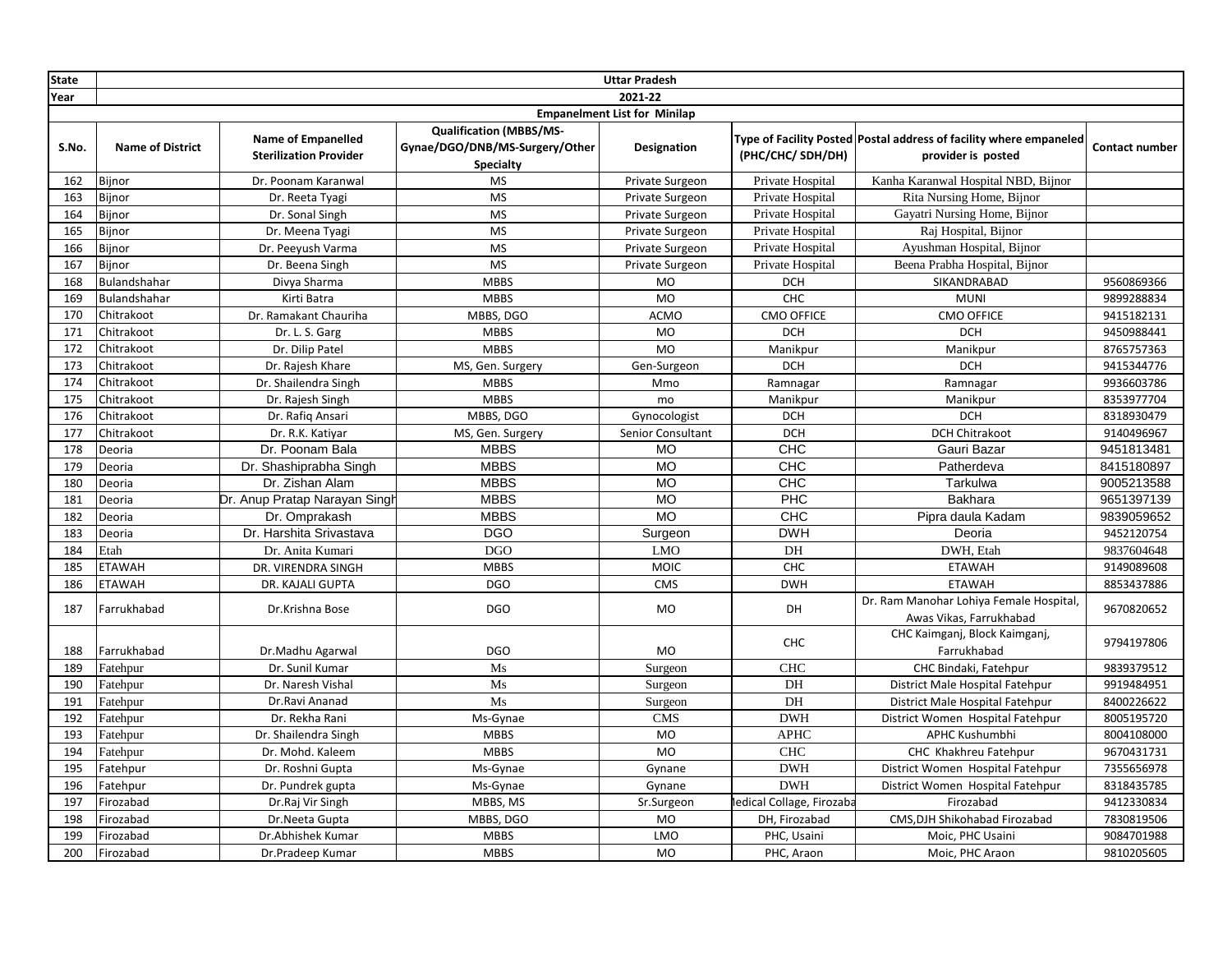| <b>State</b> |                                     |                                                            |                                                                                      | <b>Uttar Pradesh</b>   |                      |                                                                                          |                       |  |  |
|--------------|-------------------------------------|------------------------------------------------------------|--------------------------------------------------------------------------------------|------------------------|----------------------|------------------------------------------------------------------------------------------|-----------------------|--|--|
| Year         |                                     |                                                            |                                                                                      | 2021-22                |                      |                                                                                          |                       |  |  |
|              | <b>Empanelment List for Minilap</b> |                                                            |                                                                                      |                        |                      |                                                                                          |                       |  |  |
| S.No.        | <b>Name of District</b>             | <b>Name of Empanelled</b><br><b>Sterilization Provider</b> | <b>Qualification (MBBS/MS-</b><br>Gynae/DGO/DNB/MS-Surgery/Other<br><b>Specialty</b> | Designation            | (PHC/CHC/ SDH/DH)    | Type of Facility Posted Postal address of facility where empaneled<br>provider is posted | <b>Contact number</b> |  |  |
| 201          | Firozabad                           | Dr.Krati Gupta                                             | <b>MBBS</b>                                                                          | LMO                    | CHC, Tundla          | LMO CHC, Tundla                                                                          | 9634896992            |  |  |
| 202          | Firozabad                           | Dr.Dharmesh Harzani                                        | <b>MBBS</b>                                                                          | <b>MO</b>              | PHC, Datavali        | Moic, PHC Usaini                                                                         | 8958741321            |  |  |
| 203          | Firozabad                           | Dr.Amit Jindal                                             | <b>MBBS</b>                                                                          | <b>MO</b>              | CHC, Khairgarh       | MO, Khairgarh                                                                            | 8979195528            |  |  |
| 204          | <b>GB Nagar</b>                     | <b>NA</b>                                                  | <b>NA</b>                                                                            | <b>NA</b>              | <b>NA</b>            | <b>NA</b>                                                                                | <b>NA</b>             |  |  |
| 205          | Ghaziabad                           | Dr. Priyanka Kumari                                        | <b>MBBS</b>                                                                          | <b>Medical Officer</b> | DH                   | <b>DWH</b>                                                                               | 9560727610            |  |  |
| 206          | Ghaziabad                           | Dr. Priyanka Aggarwal                                      | <b>MBBS</b>                                                                          | <b>Medical Officer</b> | CHC                  | CHC Loni, Loni                                                                           | 8745826889            |  |  |
| 207          | Ghaziabad                           | Dr. Kiran Singh                                            | <b>MBBS</b>                                                                          | <b>Medical Officer</b> | PHC                  | PHC Talheta-BPHC Bhojpur                                                                 | 9910592742            |  |  |
| 208          | Ghaziabad                           | Dr. Prachi Pal                                             | <b>MBBS</b>                                                                          | <b>Medical Officer</b> | CHC                  | <b>BPHC Bhojpur</b>                                                                      | 9650019263            |  |  |
| 209          | Ghaziabad                           | Dr. Payal sirohi                                           | <b>MBBS</b>                                                                          | <b>Medical Officer</b> | CHC                  | <b>CHC Modinagar</b>                                                                     | 9458525820            |  |  |
| 210          | Ghaziabad                           | Dr. Divya                                                  | <b>MBBS</b>                                                                          | <b>Medical Officer</b> | <b>CHC</b>           | CHC Dasna                                                                                | 8010646369            |  |  |
| 211          | Ghazipur                            | Dr.Tarkeshwar                                              | <b>DGO</b>                                                                           | Gyno                   | <b>DWH Ghazipur</b>  | Yes                                                                                      | 9415255642            |  |  |
| 212          | Ghazipur                            | Dr.Sarjeet Kumar Singh                                     | <b>DGO</b>                                                                           | Gyno                   | <b>DWH Ghazipur</b>  | Yes                                                                                      | 7985141323            |  |  |
| 213          | Ghazipur                            | Dr Narayan Penday                                          | <b>MBBS</b>                                                                          | MO                     | <b>CHC Saidpur</b>   | Yes                                                                                      | 9532427508            |  |  |
| 214          | Ghazipur                            | Dr Abdul Faiz                                              | <b>MBBS</b>                                                                          | <b>MO</b>              | PHC Deokali          | Yes                                                                                      | 8182835002            |  |  |
| 215          | Ghazipur                            | Dr Saurabh Sonkar                                          | <b>MBBS</b>                                                                          | <b>MO</b>              | <b>CHC Khanpur</b>   | Yes                                                                                      | 8299595300            |  |  |
| 216          | Ghazipur                            | Dr Gulab Singh                                             | <b>MBBS</b>                                                                          | <b>MO</b>              | <b>DWH Ghazipur</b>  | Yes                                                                                      | 9532427508            |  |  |
| 217          | Ghazipur                            | Dr Manoj Kumar                                             | <b>MBBS</b>                                                                          | <b>MO</b>              | CHC Birno            | Yes                                                                                      | 9918282369            |  |  |
| 218          | Ghazipur                            | Dr Ashutosh Gupta                                          | <b>MBBS</b>                                                                          | <b>MO</b>              | PHC Tajpur           | Yes                                                                                      | 8604512022            |  |  |
| 219          | Gonda                               | <b>NA</b>                                                  | <b>NA</b>                                                                            | <b>NA</b>              | <b>NA</b>            | <b>NA</b>                                                                                | <b>NA</b>             |  |  |
| 220          | Gorakhpur                           | Dr. Dhananjay Kumar                                        | M.S.                                                                                 | Surgeon                | <b>CHC Pipraiech</b> | <b>CHC Pipraiech</b>                                                                     | 9415314596            |  |  |
| 221          | Gorakhpur                           | Dr. Awadhesh                                               | M.S.                                                                                 | Surgeon                | CHC Jungle Kauriya   | CHC Jungle Kauriya                                                                       | 7523047597            |  |  |
| 222          | Gorakhpur                           | Dr. Shivmuniram                                            | <b>DGO</b>                                                                           | Surgeon                | <b>DWH</b>           | <b>DWH Gorakhpur</b>                                                                     | 9415392804            |  |  |
| 223          | Gorakhpur                           | Dr. Nina Tripathi                                          | <b>DGO</b>                                                                           | Senior Consultant      | <b>DWH</b>           | <b>DWH Gorakhpur</b>                                                                     | 9415968678            |  |  |
| 224          | Gorakhpur                           | Dr. Vandana Singh                                          | MBBS, DGO                                                                            | Gynaecologist          | <b>MCH Wing</b>      | <b>DWH Gorakhpur</b>                                                                     | 9451842532            |  |  |
| 225          | Gorakhpur                           | Dr. Virendra Kumar                                         | M.S.                                                                                 | Surgeon                | CHC Harnahi          | CHC Harnahi                                                                              | 9453187068            |  |  |
| 226          | Gorakhpur                           | Dr. N.LKushwaha                                            | MBBS. Ortho                                                                          | Superintedent          | <b>CHC Pipraiech</b> | <b>CHC Pipraiech</b>                                                                     | 8887574012            |  |  |
| 227          | Hamirpur                            | Dr. Asha sachan                                            | <b>DGO</b>                                                                           | <b>MO</b>              | <b>DWH</b>           | Hamirpur                                                                                 | 9450855181            |  |  |
| 228          | Hamirpur                            | Dr. Brajendra singh Rajpoot                                | <b>MBBS</b>                                                                          | <b>MOIC</b>            | CHC                  | Muskura                                                                                  | 8765891805            |  |  |
| 229          | Hamirpur                            | Dr. Vinay Prakesh                                          | <b>MS</b>                                                                            | <b>CMS</b>             | <b>DMH</b>           | Hamirpur                                                                                 | 9415157410            |  |  |
| 230          | Hapur                               | Dr. Deepti Mullick                                         | <b>DGO</b>                                                                           | <b>LMO</b>             | FRU CHC              | CHC Hapur                                                                                | 9313186001            |  |  |
| 231          | Hapur                               | Dr. Kanika Agarwal                                         | <b>DGO</b>                                                                           | LMO                    | FRU CHC              | CHC Dhaolana                                                                             | 9717822849            |  |  |
| 232          | Hapur                               | Dr. Isha Soni                                              | <b>MBBS</b>                                                                          | LMO                    | FRU CHC              | CHC Garhmukteshwar                                                                       | 9411928915            |  |  |
| 233          | Hardoi                              | Dr. Sober Chaturvedi                                       | <b>MBBS</b>                                                                          | MO                     | CHC Bharawan         | <b>CHC Bharawan</b>                                                                      | 8052747794            |  |  |
| 234          | Hardoi                              | Dr. Shri Nath                                              | <b>MBBS</b>                                                                          | <b>MO</b>              | <b>CHC Bilgram</b>   | <b>CHC Bilgram</b>                                                                       | 8423516412            |  |  |
| 235          | Hardoi                              | Dr. Mohd. Irshad                                           | <b>MBBS</b>                                                                          | MO                     | <b>CHC</b> Sandila   | <b>CHC</b> Sandila                                                                       | 8853030570            |  |  |
| 236          | Hardoi                              | Dr. Ritu Gupta                                             | <b>MBBS</b>                                                                          | <b>MO</b>              | <b>APHC Bawan</b>    | <b>APHC Bawan</b>                                                                        | 8005044348            |  |  |
| 237          | Hardoi                              | Dr. Mohd. Zeeshan                                          | <b>MBBS</b>                                                                          | <b>MO</b>              | <b>CHC Shahabad</b>  | CHC Shahabad                                                                             | 9554760001            |  |  |
| 238          | Hardoi                              | Dr. Neha Mittal                                            | <b>MBBS</b>                                                                          | <b>MO</b>              | <b>CHC</b> Sandila   | <b>CHC</b> Sandila                                                                       | 9451945634            |  |  |
| 239          | Hardoi                              | Dr. Radha Dixit                                            | <b>MBBS</b>                                                                          | <b>MO</b>              | <b>CHC Sandila</b>   | <b>CHC</b> Sandila                                                                       | 9415756779            |  |  |
| 240          | Hardoi                              | Dr. Pradeep                                                | <b>MBBS</b>                                                                          | <b>MO</b>              | <b>CHC Bilgram</b>   | <b>CHC Bilgram</b>                                                                       | 7525026742            |  |  |
| 241          | Hardoi                              | Dr. Anand Kumar Bhartiya                                   | <b>MBBS</b>                                                                          | <b>MO</b>              | CHC Bharkhani        | CHC Bharkhani                                                                            | 7408098034            |  |  |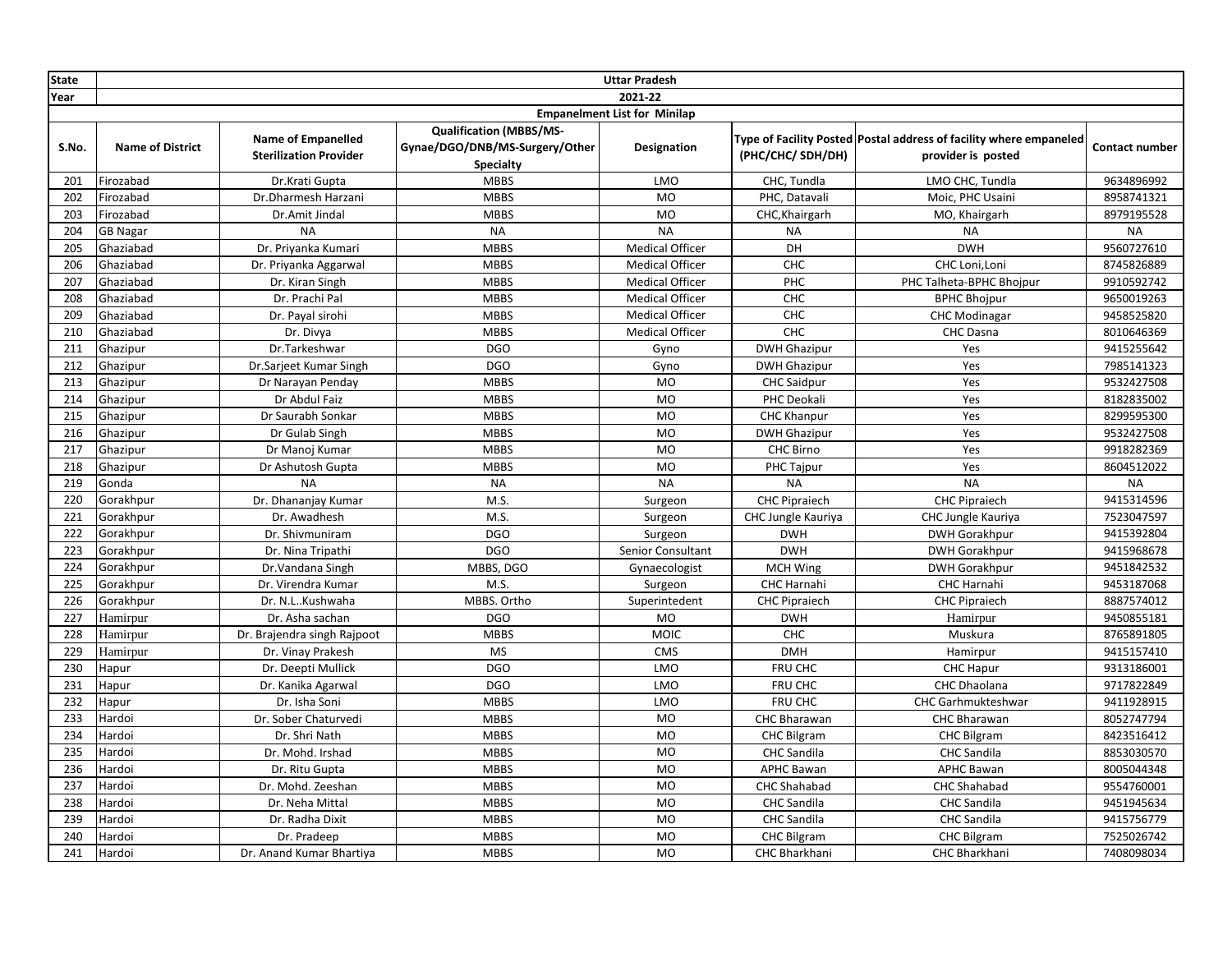| <b>State</b> |                                     |                                                            |                                                                               | <b>Uttar Pradesh</b> |                      |                                                                                          |                       |  |  |
|--------------|-------------------------------------|------------------------------------------------------------|-------------------------------------------------------------------------------|----------------------|----------------------|------------------------------------------------------------------------------------------|-----------------------|--|--|
| Year         | 2021-22                             |                                                            |                                                                               |                      |                      |                                                                                          |                       |  |  |
|              | <b>Empanelment List for Minilap</b> |                                                            |                                                                               |                      |                      |                                                                                          |                       |  |  |
| S.No.        | <b>Name of District</b>             | <b>Name of Empanelled</b><br><b>Sterilization Provider</b> | <b>Qualification (MBBS/MS-</b><br>Gynae/DGO/DNB/MS-Surgery/Other<br>Specialty | <b>Designation</b>   | (PHC/CHC/ SDH/DH)    | Type of Facility Posted Postal address of facility where empaneled<br>provider is posted | <b>Contact number</b> |  |  |
| 242          | Hardoi                              | Dr.B.K. Chaudhri                                           | <b>DGO</b>                                                                    | <b>DGO</b>           | <b>DWH</b>           | DHW, Hardoi                                                                              | 9455297288            |  |  |
| 243          | Hardoi                              | Dr.Jyoti singh                                             | <b>MBBS</b>                                                                   | <b>MO</b>            | CHC Bilgram          | <b>CHC Bilgram</b>                                                                       | 8601242528            |  |  |
| 244          | <b>Hathras</b>                      | Dr. Manju Rani                                             | <b>DGO</b>                                                                    | <b>GYNAE</b>         | <b>DWH Hathras</b>   | <b>DWH Hathras</b>                                                                       | 9720268468            |  |  |
| 245          | Hathras                             | Dr. Meenakshi Singh                                        | <b>MS</b>                                                                     | <b>GYNAE</b>         | CHC sadabad          | CHC sadabad                                                                              | 9756909087            |  |  |
| 246          | Hathras                             |                                                            |                                                                               |                      |                      |                                                                                          |                       |  |  |
| 247          | Hathras                             | Dr. Swati garg                                             | <b>MBBS</b>                                                                   | <b>MO</b>            | CHC sadabad          | CHC sadabad                                                                              | 9997993777            |  |  |
| 248          | Hathras                             | Dr. Saba Shaheen                                           | <b>MBBS</b>                                                                   | <b>MO</b>            | CHC Sasni            | CHC Sasni                                                                                | 8368551096            |  |  |
| 249          | Hathras                             | Dr. Bharti Ghore                                           | <b>MBBS</b>                                                                   | <b>MO</b>            | <b>DWH Hathras</b>   | <b>DWH Hathras</b>                                                                       | 886891604             |  |  |
| 250          | Hathras                             | Dr. Rachna Singh                                           | <b>MBBS</b>                                                                   | <b>MO</b>            | CHC S.Rao            | CHC S.Rao                                                                                | 9012181662            |  |  |
| 251          | Hathras                             | Amit Agarwal                                               | <b>MBBS</b>                                                                   | <b>MO</b>            | CHC Sadabad          | CHC Sadabad                                                                              | 9149340768            |  |  |
| 252          | Jalaun                              | Dr. Sunita Banodha                                         | MBBS DGO                                                                      | <b>CMS</b>           | DH                   | DWH Orai                                                                                 | 9721321032            |  |  |
| 253          | Jalaun                              | Dr. Anupama Pal                                            | <b>MBBS</b>                                                                   | <b>MO</b>            | CHC                  | CHC Jalaun                                                                               | 9454243663            |  |  |
| 254          | Jalaun                              | Dr. Sandhya Gupta                                          | <b>MBBSDGO</b>                                                                | MO                   | DH                   | DWH Orai                                                                                 | 9839194457            |  |  |
| 255          | Jalaun                              | Dr. D. k. Bhitoriya                                        | <b>MBBS</b>                                                                   | <b>MOIC</b>          | <b>CHC</b>           | <b>CHC Nadigaon</b>                                                                      | 9648361651            |  |  |
| 256          | Jalaun                              | Dr. Kamlesh Rajpoot                                        | <b>MBBS</b>                                                                   | <b>MOIC</b>          | CHC                  | PHC Pindari                                                                              | 9473599175            |  |  |
| 257          | Jalaun                              | Dr. Vinod Rajpoot                                          | <b>MBBS</b>                                                                   | <b>MOIC</b>          | CHC                  | CHC Madhavgad                                                                            | 9450370034            |  |  |
| 258          | Jalaun                              | Dr. Ramakant Gaur                                          | <b>MBBS</b>                                                                   | <b>MO</b>            | CHC                  | CHC Madhavgad                                                                            | 9454729476            |  |  |
| 259          | Jalaun                              | Dr. Idreesh Mohd                                           | <b>MBBS</b>                                                                   | MOIC                 | <b>BPHC</b>          | PHC DAKOR                                                                                | 8853055444            |  |  |
| 260          | Jalaun                              | Dr. M.K. Verma                                             | MBBS DGO                                                                      | MO                   | DH                   | DWH Orai                                                                                 | 9839547375            |  |  |
| 261          | Jalaun                              | Dr. Sanjiv Kumar                                           | MBBS DGO                                                                      | <b>MO</b>            | CHC                  | <b>CHC Kalpi</b>                                                                         |                       |  |  |
| 262          | Jalaun                              | Dr. R.V. Jain                                              | <b>MBBS</b>                                                                   | <b>MO</b>            | Private Hospital     | G.B. Hospital Konch                                                                      |                       |  |  |
| 263          | Jaunpur                             | Dr.Anita Chetrepal                                         | <b>MBBS</b>                                                                   | <b>MO</b>            | CHC Dobhi            | CHC Dobhi                                                                                | 9918075333            |  |  |
| 264          | Jaunpur                             | Dr.Himali aggarwal                                         | <b>MBBS</b>                                                                   | <b>MO</b>            | <b>CHC Rehati</b>    | <b>CHC Rehati</b>                                                                        | 9792229766            |  |  |
| 265          | Jaunpur                             | Dr.Alok Kumar singh                                        | <b>MBBS</b>                                                                   | <b>MO</b>            | <b>CHC Rehati</b>    | <b>CHC Rehati</b>                                                                        | 9695344089            |  |  |
| 266          | Jaunpur                             | Dr.Jitendra Kumar Gupta                                    | <b>MBBS</b>                                                                   | <b>MO</b>            | CHC Dobhi            | CHC Dobhi                                                                                | 9115522407            |  |  |
| 267          | Jaunpur                             | Dr.Devendra Pal                                            | <b>MBBS</b>                                                                   | <b>MO</b>            | CHC Maharajganj      | CHC Maharajganj                                                                          | 7754934012            |  |  |
| 268          | Jaunpur                             | Dr.Abhay Kumar Singh                                       | <b>MBBS</b>                                                                   | <b>MO</b>            | <b>CHC Barsathi</b>  | <b>CHC Barsathi</b>                                                                      | 9415251165            |  |  |
| 269          | Jaunpur                             | Dr. Ravendra kumar Gupta                                   | <b>DGO</b>                                                                    | Mo                   | <b>DWH</b>           | <b>DWH</b>                                                                               | 9919202190            |  |  |
| 270          | Jaunpur                             | Dr.Ramesh Chandra Singh                                    | <b>DGO</b>                                                                    | <b>MO</b>            | <b>DWH</b>           | <b>DWH</b>                                                                               | 8400798798            |  |  |
| 271          | Jaunpur                             | Dr.Ashok Kumar Baudhist                                    | <b>DGO</b>                                                                    | <b>MO</b>            | <b>DWH</b>           | <b>DWH</b>                                                                               | 9450622626            |  |  |
| 272          | Jaunpur                             | Dr.Jaya Rai                                                | <b>DGO</b>                                                                    | <b>MO</b>            | <b>DWH</b>           | <b>DWH</b>                                                                               | 9452949668            |  |  |
| 273          | Jaunpur                             | Dr.Shravan Kumar yadav                                     | <b>MBBS</b>                                                                   | <b>MOIC</b>          | <b>CHC Muftiganj</b> | <b>CHC Muftiganj</b>                                                                     | 9839971409            |  |  |
| 274          | Jaunpur                             | Dr.Anil Kumar Sharma                                       | MS- Gen. Surgery                                                              | MO                   | DH                   | DH                                                                                       | 9415395817            |  |  |
| 275          | Jaunpur                             | Dr.Sujeet Kumar Yadav                                      | MS- Gen. Surgery                                                              | <b>MO</b>            | DH                   | DH                                                                                       | 9415963317            |  |  |
| 276          | Jaunpur                             | Dr.Saif Husain                                             | MS- Gen. Surgery                                                              | <b>MO</b>            | DH                   | DH                                                                                       | 9984851555            |  |  |
| 277          | Jaunpur                             | Dr.Abhishek Rawat                                          | MS- Gen. Surgery                                                              | <b>MO</b>            | CHC Shahganj         | CHC Shahganj                                                                             | 9628991177            |  |  |
| 278          | Jaunpur                             | Dr.Mohd. Rafeeq                                            | <b>MBBS</b>                                                                   | MOIC                 | CHC Shahganj         | CHC Shahganj                                                                             | 9451435343            |  |  |
| 279          | Jaunpur                             | Dr.Advait Pratap Singh                                     | <b>MBBS</b>                                                                   | <b>MO</b>            | <b>CHC Kerakat</b>   | <b>CHC Kerakat</b>                                                                       | 9794484748            |  |  |
| 280          | Jaunpur                             | Dr.Shilpi Singh                                            | <b>DGO</b>                                                                    | <b>MO</b>            | <b>DWH</b>           | <b>DWH</b>                                                                               | 8004227863            |  |  |
| 281          | Jaunpur                             | Dr.Allaha Prashad                                          | <b>DGO</b>                                                                    | <b>MO</b>            | <b>CHC Kerakat</b>   | <b>CHC Kerakat</b>                                                                       | 9919545463            |  |  |
| 282          | Jaunpur                             | Dr. Namita singh                                           | MD-Gynae                                                                      | <b>MO</b>            | <b>DWH</b>           | <b>DWH</b>                                                                               | 7897477362            |  |  |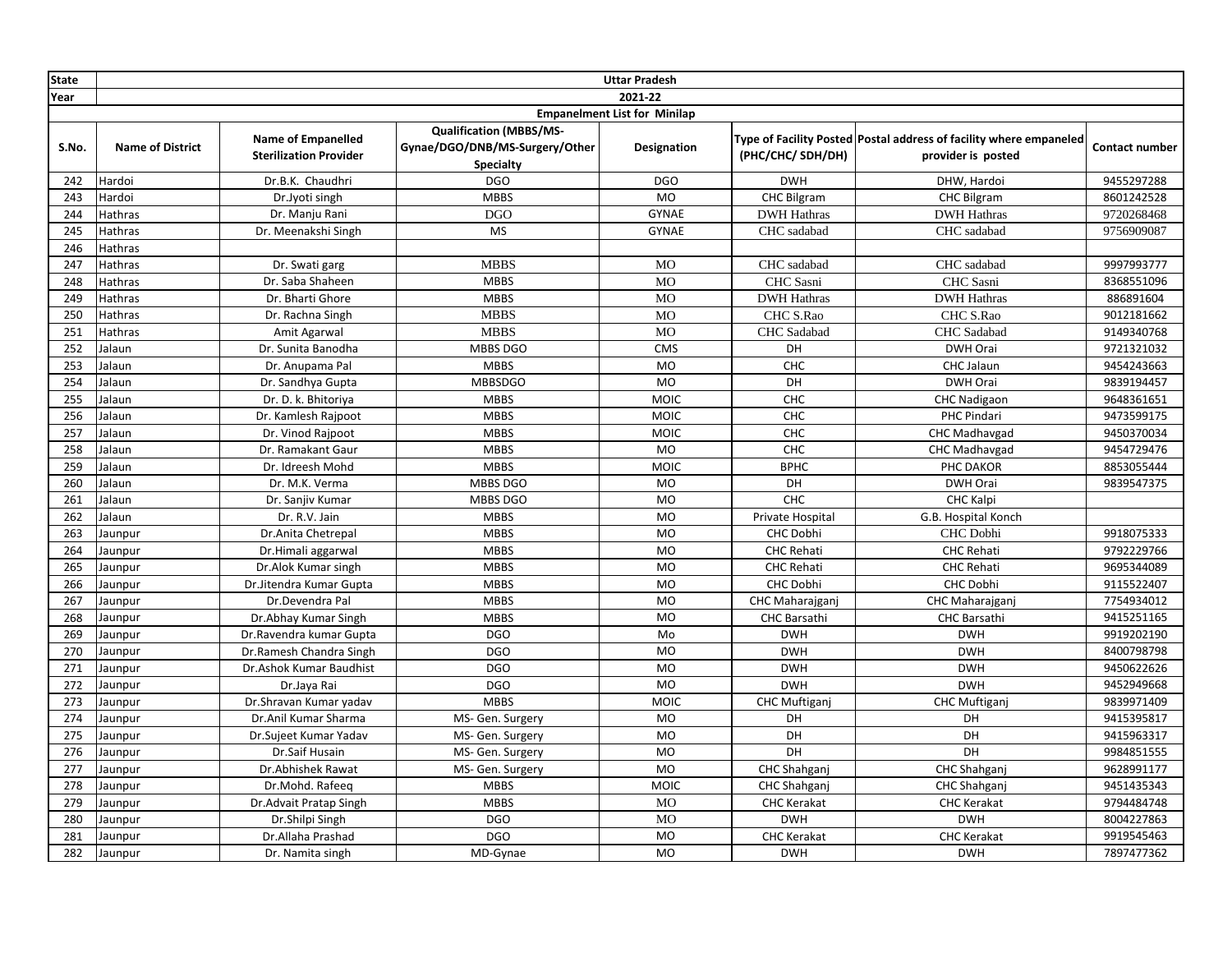| <b>State</b> |                                     |                                                            |                                                                                      | <b>Uttar Pradesh</b>     |                                      |                                                                                          |                       |  |  |
|--------------|-------------------------------------|------------------------------------------------------------|--------------------------------------------------------------------------------------|--------------------------|--------------------------------------|------------------------------------------------------------------------------------------|-----------------------|--|--|
| Year         |                                     |                                                            |                                                                                      | 2021-22                  |                                      |                                                                                          |                       |  |  |
|              | <b>Empanelment List for Minilap</b> |                                                            |                                                                                      |                          |                                      |                                                                                          |                       |  |  |
| S.No.        | <b>Name of District</b>             | <b>Name of Empanelled</b><br><b>Sterilization Provider</b> | <b>Qualification (MBBS/MS-</b><br>Gynae/DGO/DNB/MS-Surgery/Other<br><b>Specialty</b> | <b>Designation</b>       | (PHC/CHC/ SDH/DH)                    | Type of Facility Posted Postal address of facility where empaneled<br>provider is posted | <b>Contact number</b> |  |  |
| 283          | Jaunpur                             | Dr. Reema Yadav                                            | <b>DGO</b>                                                                           | <b>MO</b>                | <b>DWH</b>                           | <b>DWH</b>                                                                               | 9582156364            |  |  |
| 284          | Jaunpur                             | Dr Manoj kumar gautam                                      | <b>MBBS</b>                                                                          | <b>MO</b>                | <b>BPHC Dharmapur</b>                | <b>BPHC Dharmapur</b>                                                                    | 9839124487            |  |  |
| 285          | Jhansi                              | DR. SANJAY SHARMA                                          | MS- Gynae                                                                            | Senior Consultant        | <b>MLB MEDICAL</b><br>COLLEGE        | MLB MEDICAL COLLEGE                                                                      | 9450934232            |  |  |
| 286          | Jhansi                              | DR. PRITI KAINAL                                           | MS- Gynae                                                                            | <b>Senior Consultant</b> | <b>MLB MEDICAL</b><br>COLLEGE        | MLB MEDICAL COLLEGE                                                                      | 9415031425            |  |  |
| 287          | <b>Ihansi</b>                       | DR. VIDHAY CHAUDHARY                                       | MS- Gynae                                                                            | Senior Consultant        | <b>MLB MEDICAL</b><br>COLLEGE        | MLB MEDICAL COLLEGE                                                                      | 9453624299            |  |  |
| 288          | <b>Ihansi</b>                       | DR. LAXMI JATAV                                            | MS- Gynae                                                                            | Senior Consultant        | <b>MLB MEDICAL</b><br>COLLEGE        | MLB MEDICAL COLLEGE                                                                      | 9453031340            |  |  |
| 289          | <b>Ihansi</b>                       | DR. DIVYA JAIN                                             | MS- Gynae                                                                            | Senior Consultant        | <b>MLB MEDICAL</b><br><b>COLLEGE</b> | MLB MEDICAL COLLEGE                                                                      | 993503020             |  |  |
| 290          | <b>Ihansi</b>                       | DR. SUCHITA RAIPUT                                         | MS- Gynae                                                                            | Senior Consultant        | <b>MLB MEDICAL</b><br>COLLEGE        | MLB MEDICAL COLLEGE                                                                      | 9721567607            |  |  |
| 291          | Jhansi                              | DR. SHILPI AGARWAL                                         | MS- Gynae                                                                            | Senior Consultant        | <b>MLB MEDICAL</b><br><b>COLLEGE</b> | MLB MEDICAL COLLEGE                                                                      | 9411045415            |  |  |
| 292          | <b>Ihansi</b>                       | DR. RAINI GAUTAM                                           | MS- Gynae                                                                            | Senior Consultant        | <b>MLB MEDICAL</b><br>COLLEGE        | MLB MEDICAL COLLEGE                                                                      | 9889313155            |  |  |
| 293          | Jhansi                              | DR. AZMINA QURESHI                                         | <b>MBBS</b>                                                                          | Medical Officer          | PPC MEDICAL<br>COLLEGE               | PPC MEDICAL COLLEGE                                                                      | 9838740907            |  |  |
| 294          | <b>Ihansi</b>                       | DR. GARIMA PUROHIT                                         | <b>MBBS</b>                                                                          | Medical Officer          | UPHC NAGRA JHANSI                    | UPHC NAGRA JHANSI                                                                        | 9454815472            |  |  |
| 295          | Jhansi                              | DR. SUMAN RAO                                              | <b>MBBS</b>                                                                          | <b>Medical Officer</b>   | NPHC Bhojla                          | <b>NPHC Bhojla</b>                                                                       | 7800573530            |  |  |
| 296          | Jhansi                              | DR. RENU TARAIYA                                           | <b>MBBS</b>                                                                          | <b>Medical Officer</b>   | <b>UPHC IMLIPURA</b>                 | <b>UPHC IMLIPURA</b>                                                                     | 9794402323            |  |  |
| 297          | Jhansi                              | DR. D. K. RAI                                              | <b>MS-SURGERY</b>                                                                    | Surgeon                  | <b>DH JHANSI</b>                     | <b>DH JHANSI</b>                                                                         | 8303394732            |  |  |
| 298          | <b>Ihansi</b>                       | <b>DR. GOKUL PRASAD</b>                                    | Dr. Saurabh Ra+C15:C21m Shankar                                                      | Surgeon                  | <b>DH JHANSI</b>                     | <b>DH JHANSI</b>                                                                         | 9450074064            |  |  |
| 299          | <b>Jhansi</b>                       | DR. PRIYANKA CHAUDHARY                                     | <b>MBBS</b>                                                                          | <b>Medical Officer</b>   | <b>DWH JHANSI</b>                    | <b>DWH JHANSI</b>                                                                        | 9919823200            |  |  |
| 300          | <b>Jhansi</b>                       | DR. Pusplata Verma                                         | <b>MBBS</b>                                                                          | Senior Medical Officer   | <b>DWH JHANSI</b>                    | <b>DWH JHANSI</b>                                                                        | 9415030180            |  |  |
| 301          | Jhansi                              | DR. K K RAJPUT                                             | <b>MBBS</b>                                                                          | Supritendent             | <b>CHC BAMAUR</b>                    | <b>CHC BAMAUR</b>                                                                        | 9454363753            |  |  |
| 302          | Jhansi                              | <b>DR. SUMIT MISURIA</b>                                   | <b>MBBS</b>                                                                          | Supritendent             | CHC MOTH                             | CHC MOTH                                                                                 | 9936050977            |  |  |
| 303          | Jhansi                              | DR. TANVEER REHMAN                                         | <b>MBBS</b>                                                                          | <b>Medical Officer</b>   | <b>CHC MAURANIPUR</b>                | <b>CHC MAURANIPUR</b>                                                                    | 9198839812            |  |  |
| 304          | <b>Jhansi</b>                       | DR. KARUNA GAUR                                            | <b>MBBS</b>                                                                          | Senior Medical Officer   | <b>CHC MAURANIPUR</b>                | <b>CHC MAURANIPUR</b>                                                                    | 9415401793            |  |  |
| 305          | Jhansi                              | Dr. Ravindra Singh                                         | <b>MBBS</b>                                                                          | Supritendent             | CHC Gursarai                         | CHC Gursarai                                                                             | 7983386878            |  |  |
| 306          | Jhansi                              | Dr. N.K. Jain                                              | <b>MBBS</b>                                                                          | <b>ACMO</b>              | <b>CMO OFFICE JHANSI</b>             | <b>CMO OFFICE JHANSI</b>                                                                 | 9838091847            |  |  |
| 307          | Jhansi                              | Dr Vasudha Agarwal                                         | <b>DGO</b>                                                                           | Sr. Gynac.               | <b>DWH JHANSI</b>                    | <b>DWH JHANSI</b>                                                                        | 9794728566            |  |  |
| 308          | Jhansi                              | DR SHASHI BALA CHOUDHRY                                    | <b>MO</b>                                                                            | <b>MBBS</b>              | PHC PNA JHANSI                       | PHC PNA JHANSI                                                                           |                       |  |  |
| 309          | <b>Jhansi</b>                       | Dr. Anshuman Tiwari                                        | <b>MO</b>                                                                            | <b>MBBS</b>              | CHC Babina Jhansi                    | CHC Babina Jhansi                                                                        | 9956501706            |  |  |
| 310          | Jhansi                              | Dr. Rajesh Singh                                           | <b>MO</b>                                                                            | <b>MBBS</b>              | PHC Baghera, Jhansi                  | PHC Baghera, Jhansi                                                                      |                       |  |  |
| 311          | Jhansi                              | Dr. Nancy Niranjan                                         | <b>MO</b>                                                                            | <b>MBBS</b>              | Baragaon Jhansi                      | Baragaon Jhansi                                                                          | 9161575333            |  |  |
| 312          | Jhansi                              | Dr. Prashant Kr. Jain                                      | <b>MO</b>                                                                            | <b>MBBS</b>              | CHC Baragaon                         | <b>CHC Baragaon</b>                                                                      | 9793312501            |  |  |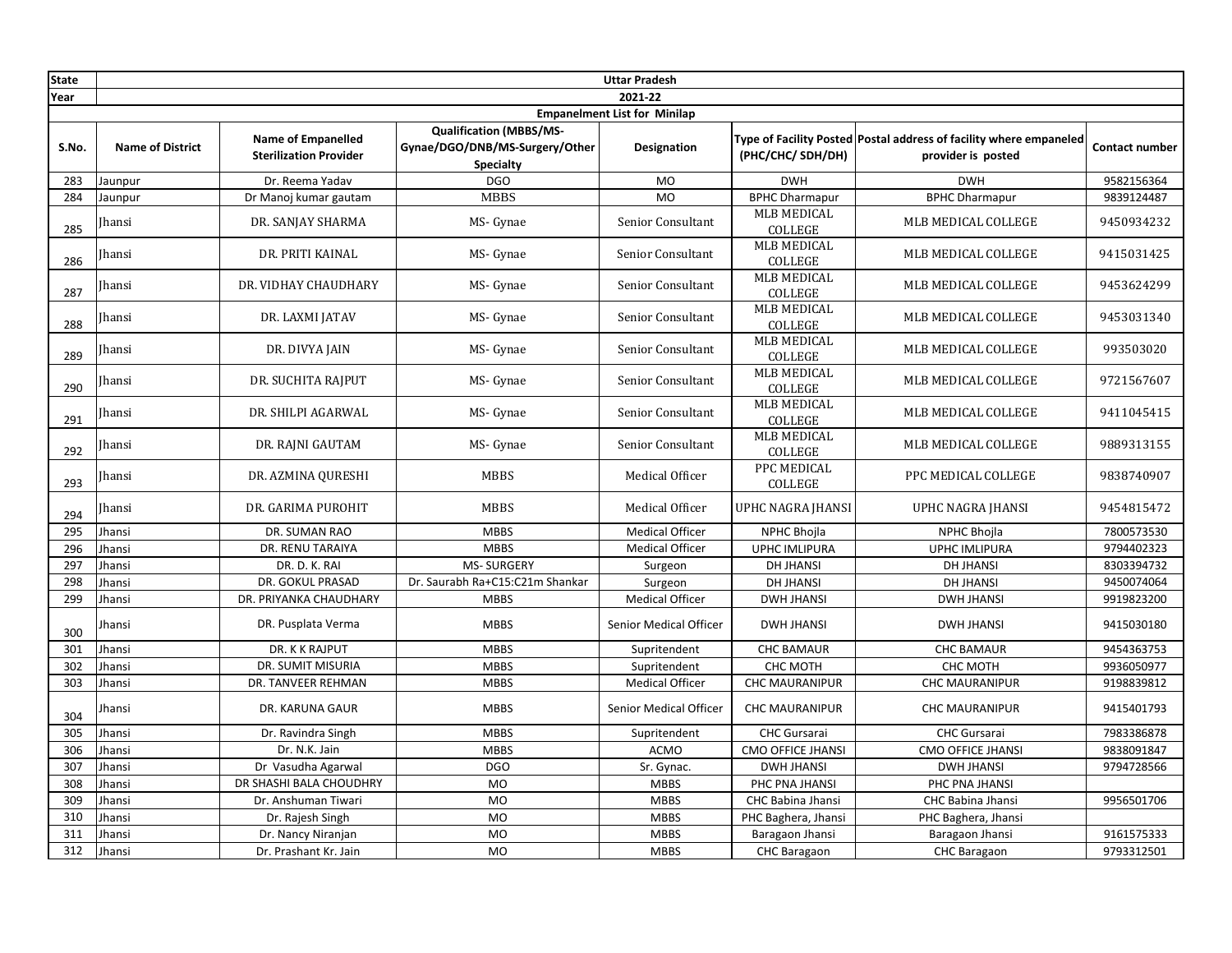| <b>State</b> |                         |                                                            |                                                                                      | <b>Uttar Pradesh</b>                |                       |                                                                                          |                       |
|--------------|-------------------------|------------------------------------------------------------|--------------------------------------------------------------------------------------|-------------------------------------|-----------------------|------------------------------------------------------------------------------------------|-----------------------|
| Year         |                         |                                                            |                                                                                      | 2021-22                             |                       |                                                                                          |                       |
|              |                         |                                                            |                                                                                      | <b>Empanelment List for Minilap</b> |                       |                                                                                          |                       |
| S.No.        | <b>Name of District</b> | <b>Name of Empanelled</b><br><b>Sterilization Provider</b> | <b>Qualification (MBBS/MS-</b><br>Gynae/DGO/DNB/MS-Surgery/Other<br><b>Specialty</b> | Designation                         | (PHC/CHC/ SDH/DH)     | Type of Facility Posted Postal address of facility where empaneled<br>provider is posted | <b>Contact number</b> |
| 313          | Jhansi                  | Dr. R.G. Shankhwar                                         | Ortho Surgeon                                                                        | Supritendent                        | CHC MAURANIPUR        | <b>CHC MAURANIPUR</b>                                                                    | 7389350343            |
| 314          | Jhansi                  | Dr. Traipti                                                | <b>DGO</b>                                                                           | <b>DGO</b>                          | <b>UPHC Rajghat</b>   | <b>UPHC Rajghat</b>                                                                      | 735595208             |
| 315          | Jhansi                  | <b>DR SUMAN</b>                                            | <b>MBBS</b>                                                                          | <b>CMS</b>                          | <b>DWH JHANSI</b>     | <b>DWH JHANSI</b>                                                                        | 9690747796            |
| 316          | Jhansi                  | DR. YOGITA AGRAWAL                                         | <b>MBBS</b>                                                                          | <b>MBBS</b>                         | <b>DWH JHANSI</b>     | <b>DWH JHANSI</b>                                                                        | 8756696940            |
| 317          | <b>Ihansi</b>           | DR. SHAILY SAHU                                            | <b>DGO</b>                                                                           | <b>DGO</b>                          | <b>CHC MAURANIPUR</b> | <b>CHC MAURANIPUR</b>                                                                    | 94575293              |
| 318          | <b>Ihansi</b>           | DR. MANITA DEWARIA                                         | <b>DGO</b>                                                                           | <b>DGO</b>                          | <b>CHC BABINA</b>     | <b>CHC BABINA</b>                                                                        | 9889240765            |
| 319          | Kannauj                 | Dr. S.K.Singh                                              | MS-Surgery                                                                           | Surgeon                             | <b>CHC</b>            | CHC, Kannauj                                                                             | 9452433100            |
| 320          | Kannauj                 | Dr.Manpreet Kaur                                           | <b>DGO</b>                                                                           | <b>MO</b>                           | DH                    | Combined District Hospital, Kannauj                                                      | 9935503503            |
| 321          | Kannaui                 | Dr.Sandeep Singh                                           | MS-Surgery                                                                           | Surgeon                             | DH                    | Combined District Hospital, Kannauj                                                      | 9774587878            |
| 322          | Kannaui                 | Dr.Rakesh Kumar Gupta                                      | <b>MBBS</b>                                                                          | <b>MO</b>                           | <b>CHC</b>            | CHC, Kannauj                                                                             | 7520628978            |
| 323          | Kanpur Dehat            | Dr Preety Bhagude                                          | <b>MO</b>                                                                            | <b>MO</b>                           | <b>DCH</b>            | <b>DCH</b>                                                                               |                       |
| 324          | Kanpur Dehat            | DR Alka Garg                                               | Gynaecologist                                                                        | <b>MO</b>                           | MCH WING              | <b>DCH</b>                                                                               |                       |
| 325          | Kanpur Dehat            | Dr Poonam Sachan                                           | Gynaecologist                                                                        | <b>MO</b>                           | <b>MCH WING</b>       | <b>DCH</b>                                                                               | 9415797474            |
| 326          | Kanpur Dehat            | Dr Swapnil (Cont.NHM)                                      | MO                                                                                   | <b>MO</b>                           | <b>CHC Rasulabad</b>  | <b>CHC Rasulabad</b>                                                                     |                       |
| 327          | Kanpur Dehat            | DR ARTI SINGH                                              | <b>MO</b>                                                                            | <b>MO</b>                           | CHC Pukhrayan         | CHC Pukhrayan                                                                            | 8081481874            |
| 328          | Kanpur Dehat            | DR PREETI SINGH                                            | MO                                                                                   | <b>MO</b>                           | <b>APHC Rania</b>     | CHC Pukhrayan                                                                            | 7985594263            |
| 329          | Kanpur Nagar            | Dr. Seema Srivastav                                        | <b>DGO</b>                                                                           | <b>SIC</b>                          | DH                    | Dufferin District Female Hospital                                                        | 9415042627            |
| 330          | Kanpur Nagar            | Dr.Sarita Katiyar                                          | MS-Gyne                                                                              | <b>MO</b>                           | CHC                   | Sarsual CHC                                                                              | 9452036143            |
| 331          | Kanpur Nagar            | Dr.Neeraj Katiyar                                          | MS-Gyne                                                                              | MO                                  | CHC                   | Chaubeypur-CHC                                                                           | 9005454325            |
| 332          | Kanpur Nagar            | Dr.Kiran Sachan                                            | <b>DGO</b>                                                                           | Surgeon                             | DH                    | Ursala Male Hospital                                                                     | 9415124461            |
| 333          | Kanpur Nagar            | Dr.Ruchi Jain                                              | <b>DGO</b>                                                                           | Surgeon                             | DH                    | Dufferin District Female Hospital                                                        | 9839637915            |
| 334          | Kanpur Nagar            | Dr.Manju Sachan                                            | <b>DGO</b>                                                                           | Surgeon                             | DH                    | Dufferin District Female Hospital                                                        | 9415431782            |
| 335          | Kanpur Nagar            | Dr.Sunita Singh                                            | <b>DGO</b>                                                                           | Surgeon                             | DH                    | Dufferin District Female Hospital                                                        | 9450333470            |
| 336          | Kanpur Nagar            | Dr.Shivani Sngh                                            | MD-Gynae                                                                             | Surgeon                             | DH                    | Dufferin District Female Hospital                                                        | 9129306502            |
| 337          | Kanpur Nagar            | Dr.Shalku Rawat                                            | <b>DGO</b>                                                                           | Surgeon                             | DH                    | Dufferin District Female Hospital                                                        | 7275494458            |
| 338          | Kanpur Nagar            | Dr. Rekha Singh                                            | MS-Gyne                                                                              | <b>MO</b>                           | DH                    | Shivrajpur CHC                                                                           | 9721846862            |
| 339          | Kanpur Nagar            | Dr.Seema Rai                                               | <b>DGO</b>                                                                           | HOD-Gynae                           | DH                    | Manyavar Kashiram Combined Hospital                                                      | 9415260923            |
| 340          | <b>Kanpur Nagar</b>     | Dr.Suman Sudha Gupta                                       | <b>DGO</b>                                                                           | Surgeon                             | DH                    | Dufferin District Female Hospital                                                        | 9450134255            |
| 341          | Kanpur Nagar            | Dr.Rashmi Sharma                                           | MD-Gynae                                                                             | Surgeon                             | DH                    | Dufferin District Female Hospital                                                        | 8448257729            |
| 342          | Kanpur Nagar            | Dr.Sonal Jain                                              | <b>DGO</b>                                                                           | Surgeon                             | DH                    | Dufferin District Female Hospital                                                        | 9473957811            |
| 343          | Kanpur Nagar            | Dr. Anjali Sachan                                          | MS-Gynae                                                                             | MO                                  | CHC                   | Kalyanpur                                                                                | 9648192029            |
| 344          | Kanpur Nagar            | Dr.Manisha Shukla                                          | MS-Gyne                                                                              | Surgeon                             | CHC                   | Bhidnoo-CHC                                                                              | 9335448867            |
| 345          | Kasganj                 | $\Omega$                                                   | $\mathbf 0$                                                                          | $\mathbf 0$                         | 0                     | $\Omega$                                                                                 | $\mathbf 0$           |
| 346          | Kaushambi               | Dr.Jyoti Mishra                                            | <b>MBBS</b>                                                                          | <b>MO</b>                           | CHC                   | <b>CHC Alamchand</b>                                                                     | 9839340699            |
| 347          | Kaushambi               | Dr.Kamna Verma                                             | <b>MBBS</b>                                                                          | <b>MO</b>                           | CHC                   | <b>CHC Sarai Akil</b>                                                                    | 9198862602            |
| 348          | Kaushambi               | Dr.Dipti Sonkar                                            | <b>MBBS</b>                                                                          | <b>MO</b>                           | CHC                   | <b>CHC Alamchand</b>                                                                     | 8005338185            |
| 349          | Kaushambi               | Dr. Neeraj Singh                                           | <b>MBBS</b>                                                                          | MO                                  | CHC                   | CHC Kara                                                                                 | 9919303667            |
| 350          | Kaushambi               | Dr. Vijeta Singh                                           | <b>MBBS</b>                                                                          | <b>MO</b>                           | PHC                   | Newada                                                                                   | 9450607555            |
| 351          | Kaushambi               | Dr. Mohd. Saud                                             | <b>MBBS</b>                                                                          | <b>MO</b>                           | CHC                   | CHC Sarai Akil                                                                           | 9451054675            |
| 352          | Kheri                   | <b>NA</b>                                                  | <b>NA</b>                                                                            | <b>NA</b>                           | <b>NA</b>             | <b>NA</b>                                                                                | <b>NA</b>             |
| 353          | Khushinagar             | Dr. Vijaylaxmi Ghosh                                       | <b>MBBS</b>                                                                          | LMO                                 | CHC                   | <b>CHC Hata</b>                                                                          | 9648333373            |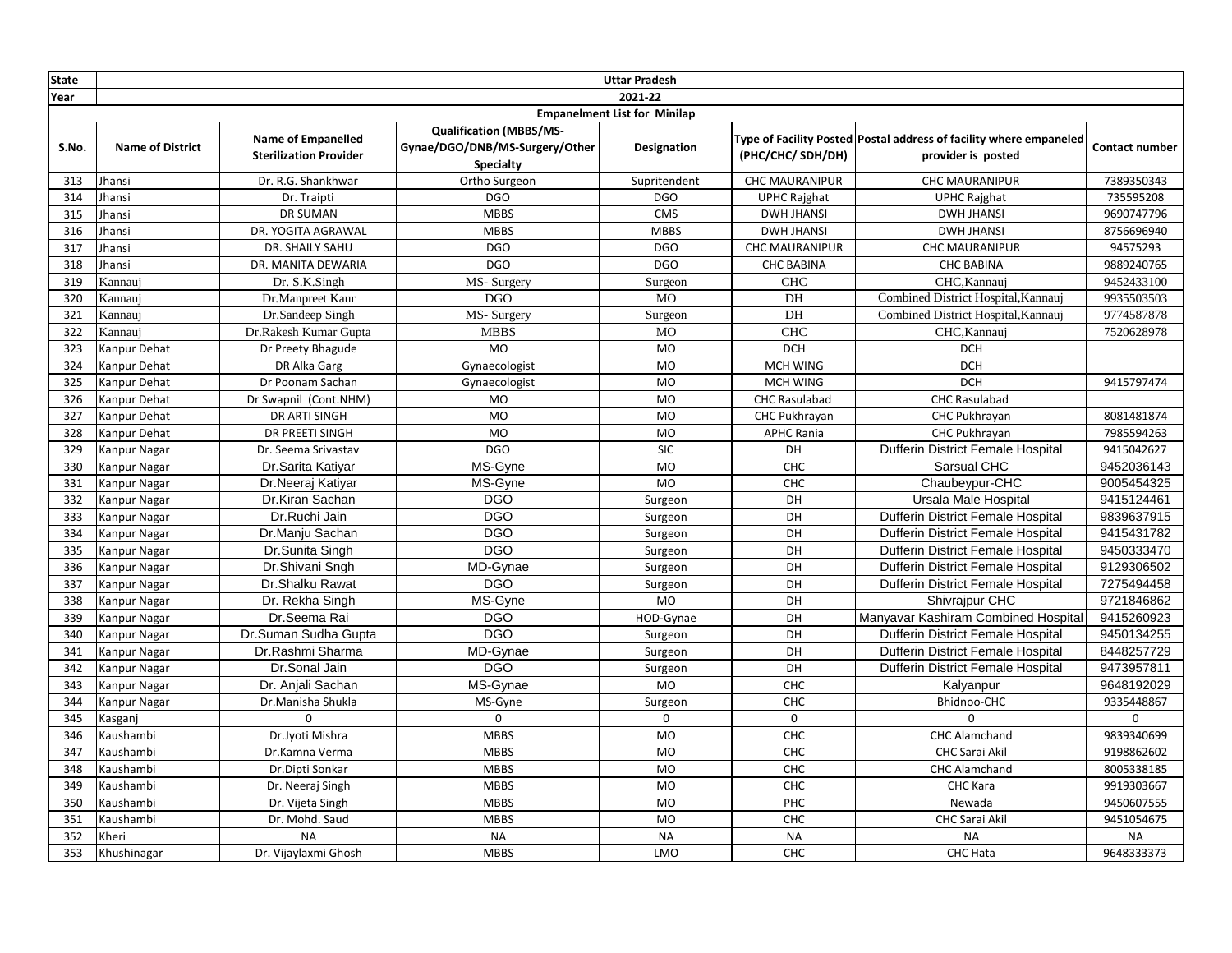| <b>State</b> |                                     |                                                            |                                                                                      | <b>Uttar Pradesh</b>     |                   |                                                                                          |                       |  |  |
|--------------|-------------------------------------|------------------------------------------------------------|--------------------------------------------------------------------------------------|--------------------------|-------------------|------------------------------------------------------------------------------------------|-----------------------|--|--|
| Year         |                                     |                                                            |                                                                                      | 2021-22                  |                   |                                                                                          |                       |  |  |
|              | <b>Empanelment List for Minilap</b> |                                                            |                                                                                      |                          |                   |                                                                                          |                       |  |  |
| S.No.        | <b>Name of District</b>             | <b>Name of Empanelled</b><br><b>Sterilization Provider</b> | <b>Qualification (MBBS/MS-</b><br>Gynae/DGO/DNB/MS-Surgery/Other<br><b>Specialty</b> | Designation              | (PHC/CHC/ SDH/DH) | Type of Facility Posted Postal address of facility where empaneled<br>provider is posted | <b>Contact number</b> |  |  |
| 354          | Khushinagar                         | Dr. Nidhi Gupta                                            | <b>MBBS</b>                                                                          | <b>LMO</b>               | CHC               | CHC Kaptanganj                                                                           | 8004639594            |  |  |
| 355          | Khushinagar                         | Dr. Paras Nath Gupta                                       | <b>MBBS</b>                                                                          | <b>MO</b>                | PHC               | PHC Khadda                                                                               | 7895123880            |  |  |
| 356          | Khushinagar                         | Dr.Nitin Kumar                                             | <b>MBBS</b>                                                                          | <b>MO</b>                | <b>CHC</b>        | <b>CHC Dudahi</b>                                                                        | 7488417473            |  |  |
| 357          | Khushinagar                         | Dr.Shiksha Verma                                           | <b>MBBS</b>                                                                          | <b>LMO</b>               | PHC               | <b>CHC Fazilnagar</b>                                                                    | 7800696403            |  |  |
| 358          | Khushinagar                         | Dr Shesh Kumar Vishwakaram                                 | <b>MBBS</b>                                                                          | <b>MO</b>                | <b>CHC</b>        | CHC Ramkola                                                                              | 7081940070            |  |  |
| 359          | Lalitpur                            | <b>NA</b>                                                  | <b>NA</b>                                                                            | <b>NA</b>                | <b>NA</b>         | <b>NA</b>                                                                                | <b>NA</b>             |  |  |
| 360          | Lucknow                             | <b>NA</b>                                                  | <b>NA</b>                                                                            | <b>NA</b>                | <b>NA</b>         | <b>NA</b>                                                                                | <b>NA</b>             |  |  |
| 361          | Mahoba                              | Dr D K Sullere                                             | MS                                                                                   | Surgeon                  | 9450271287        | DH Mahoba                                                                                | 9450271287            |  |  |
| 362          | Mahoba                              | Dr K P Singh                                               | <b>MS</b>                                                                            | Surgeon                  | 9415145508        | CHC Panwari                                                                              | 9415145508            |  |  |
| 363          | Mahoba                              | Dr Kuldeep Singh                                           | Gynae                                                                                | Gyne                     | 9452304497        | CHC Charkhari                                                                            | 9452304497            |  |  |
| 364          | Mahoba                              | Dr Mahesh Singh                                            | <b>MBBS</b>                                                                          | <b>MO</b>                | 9450040910        | CHC Kabrai                                                                               | 9450040910            |  |  |
| 365          | Mahoba                              | Dr P K Rajpoot                                             | <b>MBBS</b>                                                                          | <b>MOIC</b>              | 9415179412        | PHC Jaitpur                                                                              | 9415179412            |  |  |
| 366          | Mahoba                              | Dr S K Verma                                               | Gynae                                                                                | Gyne                     | 9415542312        | DWH Mahoba                                                                               | 9415542312            |  |  |
| 367          | Mahoba                              | Dr Amrita Kumari                                           | <b>MBBS</b>                                                                          | <b>MO</b>                | 9616904440        | DWH Mahoba                                                                               | 9616904440            |  |  |
| 368          | Maharajganj                         | Dr Nisha Gupta                                             | <b>DGO</b>                                                                           | <b>LMO</b>               | <b>DCH</b>        | DCH Maharajganj                                                                          | 9455672505            |  |  |
| 369          | Maharajganj                         | Dr Arun Kumar Singh                                        | <b>DGO</b>                                                                           | <b>MO</b>                | <b>CHC</b>        | <b>CHC Partawal</b>                                                                      | 9868381554            |  |  |
| 370          | Maharajganj                         | Dr Shalini Singh                                           | <b>DGO</b>                                                                           | <b>LMO</b>               | CHC               | <b>CHC Partawal</b>                                                                      | 790558134             |  |  |
| 371          | Maharajganj                         | Dr Arun Kumar Gupta                                        | MBBS, MS                                                                             | <b>Maternity Surgeon</b> | <b>DCH</b>        | DCH Maharajganj                                                                          | 9648142059            |  |  |
| 372          | Maharajganj                         | Dr Bibhuti Kumar Shukla                                    | MS-Surgery                                                                           | Surgeon                  | DCH               | DCH Maharajganj                                                                          | 9838797028            |  |  |
| 373          | Maharajganj                         | Dr Kavita Agrawal                                          | <b>MBBS</b>                                                                          | <b>LMO</b>               | CHC               | <b>CHC Laxmipur</b>                                                                      | 7398728797            |  |  |
| 374          | Maharajganj                         | Dr Ramjan Ali                                              | <b>MBBS</b>                                                                          | <b>MO</b>                | CHC               | <b>CHC Nichlaul</b>                                                                      | 9935648435            |  |  |
| 375          | Maharajganj                         | Dr I.C. Vidyasagar                                         | <b>MBBS</b>                                                                          | <b>MO</b>                | PHC               | <b>BPHC Siswa</b>                                                                        | 9956503509            |  |  |
| 376          | Mainpuri                            | Dr Nishita Singh                                           | <b>DGO</b>                                                                           | Gynaecologist            | <b>DWH</b>        | District Women Hospital                                                                  | 9457371425            |  |  |
| 377          | Mathura                             | <b>NA</b>                                                  | <b>NA</b>                                                                            | <b>NA</b>                | <b>NA</b>         | <b>NA</b>                                                                                | <b>NA</b>             |  |  |
| 378          | Meerut                              | Dr. Charu Lata Verma                                       | <b>MBBS</b>                                                                          | <b>MO</b>                | <b>UPHC</b>       | UPHC Zakir colony , Meerut                                                               | 8130715479            |  |  |
| 379          | Meerut                              | Dr.Shikha Tripathi                                         | <b>MBBS</b>                                                                          | MO                       | CHC               | CHC jaani khurd                                                                          | 8800807449            |  |  |
| 380          | Meerut                              | Dr.Richa Deshwal                                           | <b>MBBS</b>                                                                          | <b>MO</b>                | CHC               | <b>CHC Parikshitgarh</b>                                                                 | 9654879877            |  |  |
| 381          | Meerut                              | Dr.Anushtha Singh                                          | <b>MBBS</b>                                                                          | <b>MO</b>                | <b>CHC</b>        | CHC Sardhana                                                                             | 7599332910            |  |  |
| 382          | Meerut                              | Dr.Anita Kumari                                            | <b>MBBS</b>                                                                          | <b>MO</b>                | CHC               | <b>CHC Saroorpur</b>                                                                     | 9212878441            |  |  |
| 383          | Meerut                              | Dr.Fatima Hussain                                          | <b>MBBS</b>                                                                          | MO                       | CHC               | <b>CHC Parikshitgarh</b>                                                                 | 9554277162            |  |  |
| 384          | MEERUT                              | Dr.Vijay Laxmi                                             | <b>MBBS</b>                                                                          | <b>MO</b>                | CHC               | <b>CHC</b> Daurala                                                                       | 7533892366            |  |  |
| 385          | <b>MEERUT</b>                       | Dr.Shweta Chauhan                                          | MS-Gynae                                                                             | Gynecologist             | <b>CHC</b>        | CHC Mawana                                                                               | 9410699967            |  |  |
| 386          | Mirzapur                            | Dr. Sanjay Panday                                          | <b>MS-Surgery</b>                                                                    | Surgen                   | <b>DWH</b>        | DWH-MZP                                                                                  | 9451623007            |  |  |
| 387          | Mirzapur                            | Dr. Mukesh Kumar                                           | <b>MBBS</b>                                                                          | <b>MOIC</b>              | PHC- Vijay pur    | PHC- Vijay pur-MZP                                                                       | 7839839009            |  |  |
| 388          | Mirzapur                            | Dr. Manju Lata                                             | <b>MBBS</b>                                                                          | <b>MO</b>                | <b>DWH</b>        | <b>DWH-MZP</b>                                                                           | 9792202586            |  |  |
| 389          | Mirzapur                            | Dr. Sanjay Kumar                                           | <b>MBBS</b>                                                                          | <b>MO</b>                | <b>DWH</b>        | <b>DWH-MZP</b>                                                                           | 7007262245            |  |  |
| 390          | Mirzapur                            | Dr. Kaushal Kumar                                          | <b>MBBS</b>                                                                          | Supiertented             | Marihan           | Marihan-MZP                                                                              | 9432921505            |  |  |
| 391          | Mirzapur                            | Dr C. B Patel                                              | <b>MBBS</b>                                                                          | <b>MOIC</b>              | Kachwan           | Kachwan-MZP                                                                              | 9450333675            |  |  |
| 392          | Mirzapur                            | Dr. Sant Lal                                               | <b>MBBS</b>                                                                          | <b>MO</b>                | Rajgarh           | Rajgarh-MZP                                                                              | 9415261273            |  |  |
| 393          | Mirzapur                            | Dr. Pradeep Kumar                                          | <b>MBBS</b>                                                                          | <b>MOIC</b>              | PHC Gursandi      | PHC Gursandi-MZP                                                                         | 9450677466            |  |  |
| 394          | Mirzapur                            | Dr.Sanjay Singh                                            | <b>MBBS</b>                                                                          | <b>MOIC</b>              | CHC-Lalganj       | CHC-Lalganj-MZP                                                                          | 9450335747            |  |  |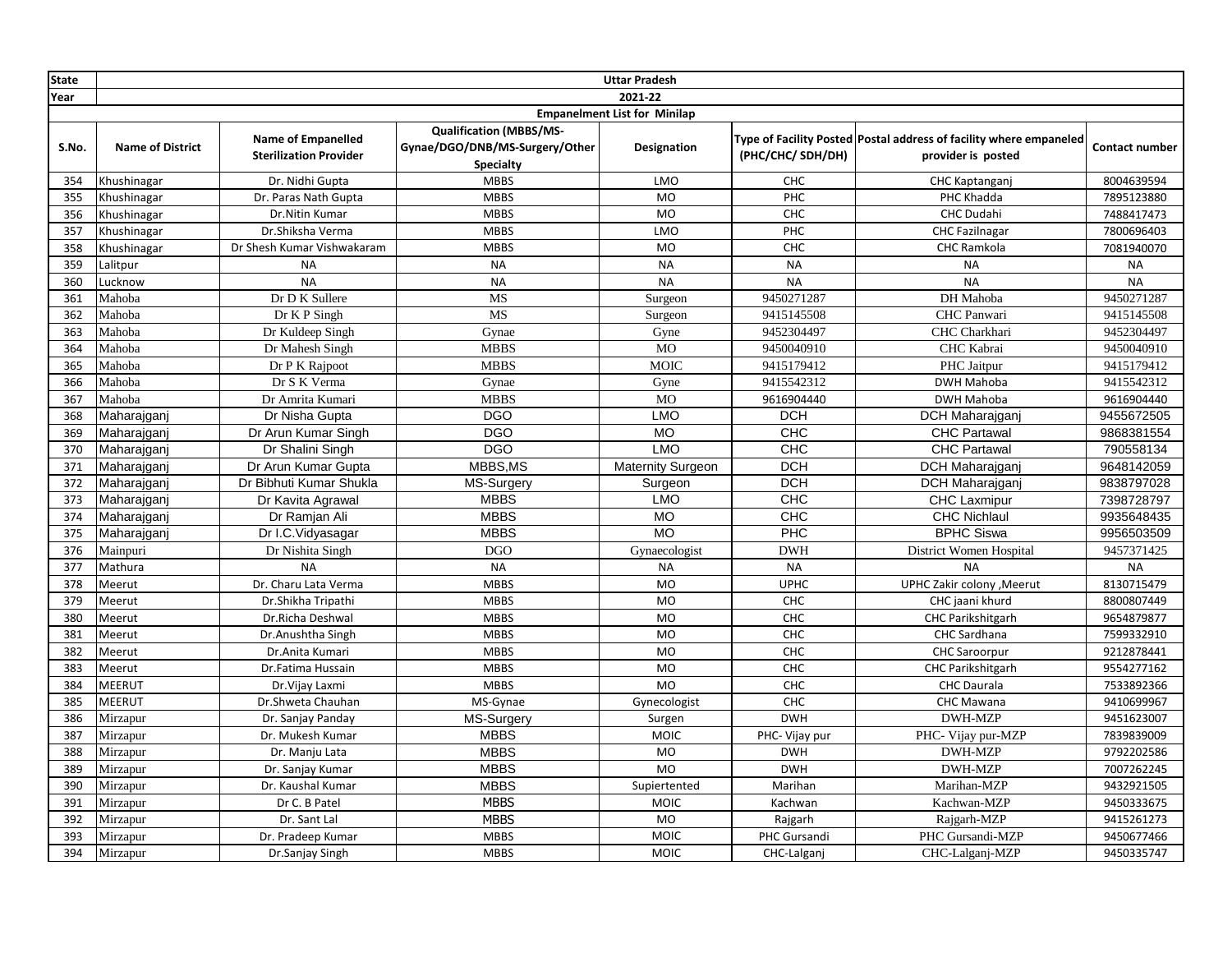| <b>State</b> |                         |                                                            |                                                                                      | <b>Uttar Pradesh</b>                |                                       |                                                                                          |                       |
|--------------|-------------------------|------------------------------------------------------------|--------------------------------------------------------------------------------------|-------------------------------------|---------------------------------------|------------------------------------------------------------------------------------------|-----------------------|
| Year         |                         |                                                            |                                                                                      | 2021-22                             |                                       |                                                                                          |                       |
|              |                         |                                                            |                                                                                      | <b>Empanelment List for Minilap</b> |                                       |                                                                                          |                       |
| S.No.        | <b>Name of District</b> | <b>Name of Empanelled</b><br><b>Sterilization Provider</b> | <b>Qualification (MBBS/MS-</b><br>Gynae/DGO/DNB/MS-Surgery/Other<br><b>Specialty</b> | Designation                         | (PHC/CHC/ SDH/DH)                     | Type of Facility Posted Postal address of facility where empaneled<br>provider is posted | <b>Contact number</b> |
| 395          | Mirzapur                | Dr. Reyajuddin Khan                                        | <b>MBBS</b>                                                                          | MO                                  | NPHC-Hallia                           | NPHC-Hallia-MZP                                                                          | 9919712975            |
| 396          | Mirzapur                | Dr. Vikash Ranjan                                          | <b>MBBS</b>                                                                          | <b>MO</b>                           | pHC-Chilh                             | pHC-Chilh-MZP                                                                            | 9235272138            |
| 397          | Mirzapur                | Dr. Akhilesh Kumar                                         | <b>MBBS</b>                                                                          | <b>MO</b>                           | pHC-Sheekhar                          | pHC-Sheekhar-MZP                                                                         | 8175874280            |
| 398          | Mirzapur                | Dr. Ratnaker Mishra                                        | <b>MBBS</b>                                                                          | MO                                  | PHC Vijaypur                          | PHC Vijaypur-MZP                                                                         | 9621913594            |
| 399          | Mirzapur                | Dr. Abhishek Singh                                         | <b>MBBS</b>                                                                          | <b>MO</b>                           | CHC-Ahrora                            | CHC-Ahrora-MZP                                                                           | 9654876301            |
| 400          | Mirzapur                | Dr.Ravi Raj                                                | <b>MBBS</b>                                                                          | <b>MO</b>                           | NPHC-Pandri                           | NPHC-Pandri-MZP                                                                          | 9161642464            |
| 401          | Mirzapur                | Dr. Suman Kumar                                            | <b>MBBS</b>                                                                          | <b>MO</b>                           | NPHC-Rajgarh                          | NPHC-Rajgarh-MZP                                                                         | 9451571534            |
| 402          | Mirzapur                | Dr.Vivek Mohan                                             | <b>MBBS</b>                                                                          | <b>MO</b>                           | NPHC-Jamalpur                         | NPHC-Jamalpur-MZP                                                                        | 9161067676            |
| 403          | Mirzapur                | Dr. Manoramjan Kumar Rai                                   | <b>MBBS</b>                                                                          | MO                                  | CHC-Vindhyachal                       | CHC-Vindhyachal-MZP                                                                      | 8177088342            |
| 404          | Mirzapur                | Dr. Santosh Kumar Varma                                    | <b>MBBS</b>                                                                          | <b>MO</b>                           | NPHC-Dharammalpur                     | NPHC-Dharammalpur-MZP                                                                    | 9454761322            |
| 405          | Mirzapur                | Dr.Bharat Chandra Yadav                                    | <b>MBBS</b>                                                                          | MO                                  | NPHC-Jamua                            | NPHC-Jamua-MZP                                                                           | 9795091942            |
| 406          | Moradabad               | DR NIRMALA PATHAK                                          | <b>GYNE</b>                                                                          | LMO                                 | <b>DWH</b>                            | MORADABAD                                                                                | 9412144510            |
| 407          | Moradabad               | DR SUNITA PANDEY                                           | <b>GYNE</b>                                                                          | <b>CMS</b>                          | <b>DWH</b>                            | MORADABAD                                                                                | 8938921108            |
| 408          | Moradabad               | DR SHOBHA SHARMA                                           | <b>GYNE</b>                                                                          | LMO                                 | CHC-FRU                               | MORADABAD                                                                                | 9456454256            |
| 409          | Moradabad               | DR SONAM RASTOGI                                           | <b>GYNE</b>                                                                          | LMO                                 | <b>DWH</b>                            | <b>MORADABAD</b>                                                                         | 9415818674            |
| 410          | Moradabad               | <b>DR SUJATA</b>                                           | <b>GYNE</b>                                                                          | LMO                                 | <b>DWH</b>                            | <b>MORADABAD</b>                                                                         | 9456484484            |
| 411          | Moradabad               | DR VIMITA AGARWAL                                          | <b>GYNE</b>                                                                          | LMO                                 | <b>DWH</b>                            | MORADABAD                                                                                | <b>NA</b>             |
| 412          | Moradabad               | <b>DR PARUL</b>                                            | <b>GYNE</b>                                                                          | LMO                                 | <b>DWH</b>                            | MORADABAD                                                                                | 9634453716            |
| 413          | Moradabad               | DR NEETU VERMA                                             | <b>GYNE</b>                                                                          | LMO                                 | <b>DWH</b>                            | MORADABAD                                                                                | <b>NA</b>             |
| 414          | Moradabad               | <b>DR ANITA</b>                                            | <b>GYNE</b>                                                                          | LMO                                 | <b>DWH</b>                            | <b>MORADABAD</b>                                                                         | <b>NA</b>             |
| 415          | Moradabad               | DR NEELAM ARYA                                             | <b>GYNE</b>                                                                          | <b>CMS</b>                          | CPH                                   | MORADABAD                                                                                | 8979701443            |
| 416          | Moradabad               | <b>DR MONIKA</b>                                           | <b>GYNE</b>                                                                          | LMO                                 | <b>DWH</b>                            | MORADABAD                                                                                | 9412144510            |
| 417          | Muzaffar Nagar          | Dr. Anita Singh                                            | <b>DGO</b>                                                                           | Sr. Cons.                           | District Women<br>Hospital Mzn        | Roorkee Road, Muzaffarnagar                                                              | 9456888299            |
| 418          | Muzaffar Nagar          | Dr. Abha Atrey                                             | <b>MBBS</b>                                                                          | MO                                  | <b>District Women</b><br>Hospital Mzn | Roorkee Road, Muzaffarnagar                                                              | 9719366414            |
| 419          | <b>Muzaffar Nagar</b>   | Dr. Murli Bhaskar                                          | <b>MBBS</b>                                                                          | MO                                  | District Women<br>Hospital Mzn        | Roorkee Road, Muzaffarnagar                                                              | 8191359099            |
| 420          | Muzaffar Nagar          | Dr. Savita Gupta                                           | <b>MBBS</b>                                                                          | <b>MO</b>                           | <b>District Women</b><br>Hospital Mzn | Roorkee Road, Muzaffarnagar                                                              | 9457115266            |
| 421          | <b>Muzaffar Nagar</b>   | Dr. M.K. Sharma                                            | MS                                                                                   | <b>MO</b>                           | District Male Hospital                | Roorkee Road, Muzaffarnagar                                                              | 9412409293            |
| 422          | Pilibhit                | <b>NA</b>                                                  | <b>NA</b>                                                                            | <b>NA</b>                           | <b>NA</b>                             | <b>NA</b>                                                                                | <b>NA</b>             |
| 423          | Pratapgarh              | Dr Neelima Sonkar                                          | MS Gynae                                                                             | Sr Consultant                       | <b>DWH Pratapgarh</b>                 | <b>DWH Pratapgarh</b>                                                                    | 9450261012            |
| 424          | Pratapgarh              | Dr Reena Prasad                                            | MS Gyane                                                                             | <b>CMS</b>                          | <b>DWH Pratapgarh</b>                 | <b>DWH Pratapgarh</b>                                                                    | 9415615415            |
| 425          | Pratapgarh              | Dr Vartika Singh                                           | <b>MBBS</b>                                                                          | <b>MO</b>                           | <b>DWH Pratapgarh</b>                 | <b>DWH Pratapgarh</b>                                                                    | 9005363582            |
| 426          | Pratapgarh              | Dr Sumit Kumar Pandey                                      | MBBS, Emoc trained                                                                   | <b>MO</b>                           | <b>DWH Pratapgarh</b>                 | <b>DWH Pratapgarh</b>                                                                    | 9415949193            |
| 427          | Raibareily              | <b>NA</b>                                                  | <b>NA</b>                                                                            | <b>NA</b>                           | <b>NA</b>                             | <b>NA</b>                                                                                | <b>NA</b>             |
| 428          | Rampur                  | Dr. Rajesh Kumar                                           | <b>MS</b>                                                                            | Gen Sur                             | DH                                    | <b>DMH</b>                                                                               | 9415175648            |
| 429          | Rampur                  | Dr. Shashi Gupta                                           | <b>MBBS</b>                                                                          | Gynecologist                        | <b>DWH</b>                            | <b>DWH</b>                                                                               | 9410429717            |
| 430          | <b>SK Nagar</b>         | Dr. Anju Mishra                                            | <b>MBBS</b>                                                                          | <b>MO</b>                           | CHC                                   | Haisar Bazar                                                                             | 9453012309            |
| 431          | <b>SK Nagar</b>         | Dr. Sadaf Saqueeil                                         | <b>MBBS</b>                                                                          | <b>MO</b>                           | PHC                                   | Baghuli                                                                                  | 7376333036            |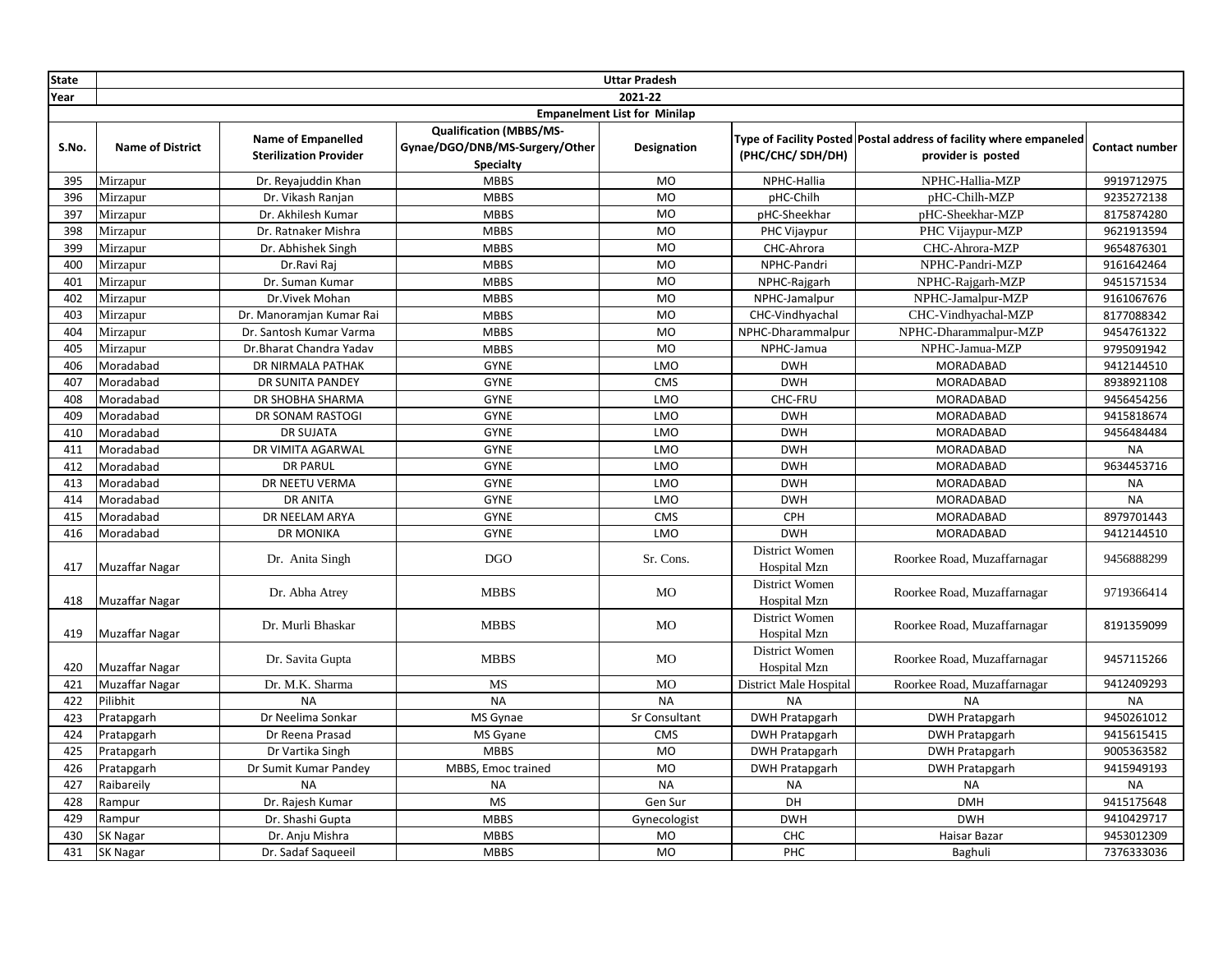| <b>State</b> | <b>Uttar Pradesh</b>    |                                                            |                                                                                      |                                     |                       |                                                                                          |                |
|--------------|-------------------------|------------------------------------------------------------|--------------------------------------------------------------------------------------|-------------------------------------|-----------------------|------------------------------------------------------------------------------------------|----------------|
| Year         |                         |                                                            |                                                                                      | 2021-22                             |                       |                                                                                          |                |
|              |                         |                                                            |                                                                                      | <b>Empanelment List for Minilap</b> |                       |                                                                                          |                |
| S.No.        | <b>Name of District</b> | <b>Name of Empanelled</b><br><b>Sterilization Provider</b> | <b>Qualification (MBBS/MS-</b><br>Gynae/DGO/DNB/MS-Surgery/Other<br><b>Specialty</b> | Designation                         | (PHC/CHC/ SDH/DH)     | Type of Facility Posted Postal address of facility where empaneled<br>provider is posted | Contact number |
| 432          | SK Nagar                | Dr. Nidhi Gupta                                            | Gynae                                                                                | Gynae                               | CDH                   | Khalilabad                                                                               | 9936595493     |
| 433          | Saharanpur              | Dr. Mamta Sodhi                                            | Gynaecologist                                                                        | Senior Consultant                   | <b>DWH</b> Saharanpur | District Women Hospital, Bajoria Road,<br>Saharanpur                                     | 9675546764     |
| 434          | Saharanpur              | Dr. Dolly Kapoor                                           | Gynaecologist                                                                        | Senior Consultant                   | <b>DWH Saharanpur</b> | District Women Hospital, Bajoria Road,<br>Saharanpur                                     | 8941837446     |
| 435          | Saharanpur              | Dr. Indira Singh                                           | Gynaecologist                                                                        | CMS, DWH                            | <b>DWH Saharanpur</b> | District Women Hospital, Bajoria Road,<br>Saharanpur                                     | 8130090828     |
| 436          | Sambhal                 | <b>NA</b>                                                  | <b>NA</b>                                                                            | <b>NA</b>                           | <b>NA</b>             | <b>NA</b>                                                                                | <b>NA</b>      |
| 437          | Shahjhanpur             | Dr-Renu Meena                                              | <b>MBBs</b>                                                                          | Mo                                  | <b>CHC</b>            | CHC-Pouyan Shahjahanpur                                                                  | 9450231045     |
| 438          | Shamli                  | <b>NA</b>                                                  | <b>NA</b>                                                                            | <b>NA</b>                           | <b>NA</b>             | <b>NA</b>                                                                                | <b>NA</b>      |
| 439          | Shrawasti               | <b>NA</b>                                                  | <b>NA</b>                                                                            | <b>NA</b>                           | <b>NA</b>             | <b>NA</b>                                                                                | <b>NA</b>      |
| 440          | Sitapur                 | Dr.Surendra Shahi                                          | MS Surgery                                                                           | CMO Office                          |                       |                                                                                          | 9792099990     |
| 441          | Sitapur                 | Dr Rajiv Dewedi                                            | <b>DGO</b>                                                                           | CMO Office                          |                       |                                                                                          | 9807452133     |
| 442          | Sitapur                 | Dr Sushma Karanwal                                         | MS-Gyne                                                                              | District Women Hospital             |                       |                                                                                          | 8004942012     |
| 443          | Sitapur                 | Dr Sunita Kashyap                                          | <b>DGO</b>                                                                           | District Women Hospital             |                       |                                                                                          | 8004942016     |
| 444          | Sitapur                 | Dr Kamlesh Kumari                                          | MBBS, EMOC                                                                           | District Women Hospital             |                       |                                                                                          | 8004942004     |
| 445          | Sitapur                 | Dr Khursheed Zaidi                                         | <b>DGO</b>                                                                           | District Women Hospital             |                       |                                                                                          | 9335887723     |
| 446          | Sitapur                 | Dr Reeta Verma                                             | MBBS, EMOC                                                                           | District Women Hospital             |                       |                                                                                          | 8765829271     |
| 447          | Sitapur                 | Dr Ritu Chaudhari                                          | <b>MBBS</b>                                                                          | District Women Hospital             |                       |                                                                                          | 9532942708     |
| 448          | Sitapur                 | Dr Tanjim Qamar                                            | <b>DGO</b>                                                                           | District Women Hospital             |                       |                                                                                          | 8004942010     |
| 449          | Sitapur                 | Dr Pratibha Awasthi                                        | MBBS, EMOC                                                                           | District Women Hospital             |                       |                                                                                          | 8299490964     |
| 450          | Sitapur                 | Dr Juberia Hasnat                                          | <b>DGO</b>                                                                           | District Women Hospital             |                       |                                                                                          | 7668873785     |
| 451          | Sitapur                 | Dr Neeraj Mishra                                           | <b>MBBS</b>                                                                          | Mishrik CHC                         |                       |                                                                                          | 9161496655     |
| 452          | Sitapur                 | Dr Amita Tripathi                                          | MS-Gyne                                                                              | Sidhauli CHC                        |                       |                                                                                          | 8009692114     |
| 453          | Sitapur                 | Dr Priyanka Pandey                                         | MS-Gyne                                                                              | <b>DWH</b>                          |                       |                                                                                          | 9630239427     |
| 454          | Sitapur                 | Dr Pooja Kundra Chopra                                     | <b>MBBS</b>                                                                          | <b>Biswan CHC</b>                   |                       |                                                                                          | 9838100934     |
| 455          | Sitapur                 | Dr Ashish Mishra                                           | <b>MBBS</b>                                                                          | Aliya CHC                           |                       |                                                                                          | 9838078246     |
| 456          | Sitapur                 | Dr Ankita Bajpai                                           | <b>MBBS</b>                                                                          | Aliya CHC                           |                       |                                                                                          | 9415545890     |
| 457          | Sitapur                 | Dr Sanjay Srivastava                                       | <b>MBBS</b>                                                                          | Pisawan CHC                         |                       |                                                                                          | 8808374418     |
| 458          | Sitapur                 | Dr Debina Sharma                                           | <b>MBBS</b>                                                                          | Khairabad CHC                       |                       |                                                                                          | 8400409003     |
| 459          | Sitapur                 | Dr Deepti Saxena                                           | <b>MBBS</b>                                                                          | Khairabad CHC                       |                       |                                                                                          | 8004279240     |
| 460          | Sitapur                 | Dr Minakshi Verma                                          | <b>MBBS</b>                                                                          | Mahmoodabad CHC                     |                       |                                                                                          | 9532889554     |
| 461          | Sitapur                 | Dr R.K Gupta                                               | <b>MBBS</b>                                                                          | Mishrikh CHC                        |                       |                                                                                          | 7897160391     |
| 462          | Sitapur                 | DR Sumit Mehrotra                                          | <b>MBBS</b>                                                                          | <b>Biswan CHC</b>                   |                       |                                                                                          | 9452052233     |
| 463          | Sitapur                 | Dr Anil Sachan                                             | MBBS, EMOC                                                                           | SANDA CHC                           |                       |                                                                                          | 9450314644     |
| 464          | Sonebhadra              | <b>NA</b>                                                  | <b>NA</b>                                                                            | <b>NA</b>                           | <b>NA</b>             | <b>NA</b>                                                                                | <b>NA</b>      |
| 465          | Sultanpur               | Dr. Sarita Singh                                           | <b>MBBS</b>                                                                          | <b>MO</b>                           | CHC                   | Kurebhar                                                                                 | 9452241941     |
| 466          | Sultanpur               | Dr. Abhay Kumar                                            | <b>MBBS</b>                                                                          | <b>MO</b>                           | PHC                   | New PHC Rupaipur                                                                         | 7379225463     |
| 467          | Sultanpur               | Dr. Vivek Kumar                                            | <b>MBBS</b>                                                                          | <b>MO</b>                           | PHC                   | New PHC Loknathpur                                                                       | 9410202272     |
| 468          | Sultanpur               | Dr. Kazi Anwar Khan                                        | <b>MBBS</b>                                                                          | <b>MO</b>                           | CHC                   | Kurwar                                                                                   | 7007457137     |
| 469          | Sultanpur               | Dr. M Lala patel                                           | <b>MBBS</b>                                                                          | <b>MO</b>                           | CHC                   | <b>CHC Dostpur</b>                                                                       | 9919156455     |